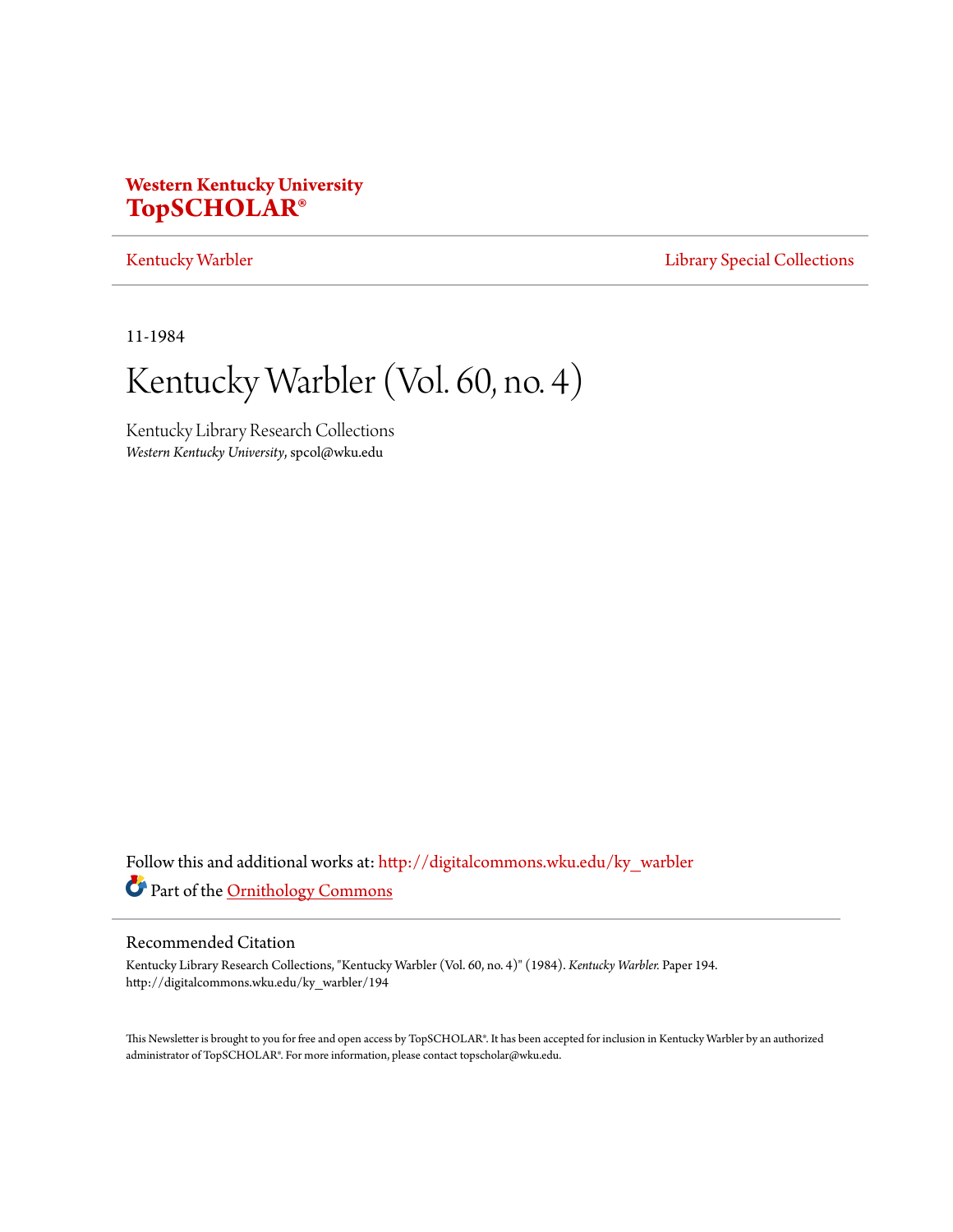# The Kentucky Warbler

(Published by the Kentucky Ornithological Society)

#### VOL. 60 NOVEMBER, 1984 NO. 4



#### IN THIS ISSUE

| THE NESTING SEASON, SUMMER, 1984, Anne L. Stamm  51      |  |
|----------------------------------------------------------|--|
|                                                          |  |
|                                                          |  |
|                                                          |  |
|                                                          |  |
| INDEX TO VOLUMES 57-60, 1981-1984, Blaine R. Ferrell  66 |  |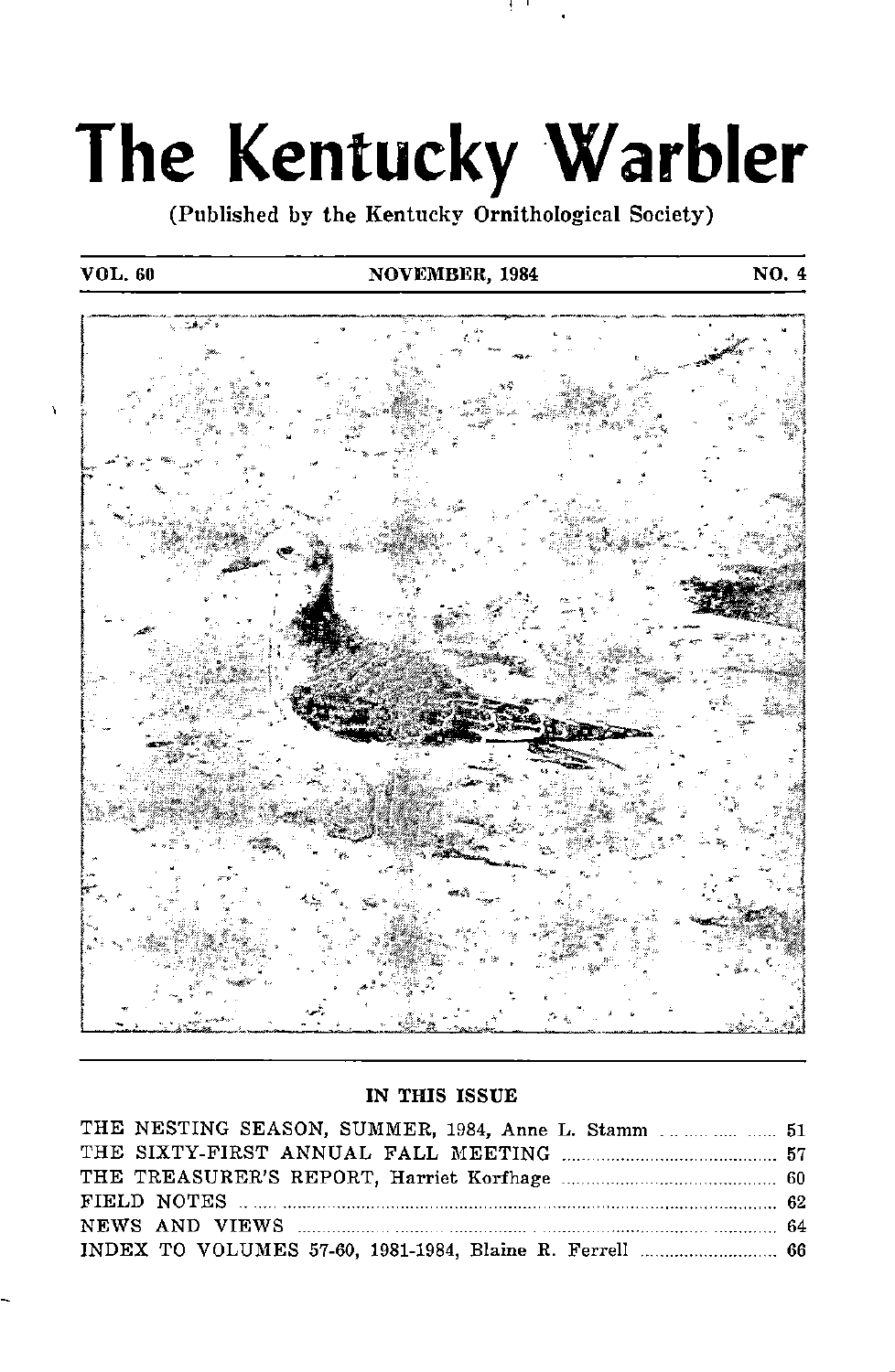77 L. L. J. T

#### THE KENTUCKY ORNITHOLOGICAL SOCIETY

| Founded in 1923 by B. C. Bacon, L. Otley Pindar, and Gordon Wilson |                                      |
|--------------------------------------------------------------------|--------------------------------------|
|                                                                    |                                      |
|                                                                    |                                      |
|                                                                    | 2001 Glenview, Louisville, Ky. 40222 |
|                                                                    |                                      |
| Councillors:                                                       |                                      |
|                                                                    |                                      |
| Librarian Museum Museum Museum and Evelyn Schneider, Louisville    |                                      |
|                                                                    |                                      |

#### THE KENTUCKY WARBLER

Organ of the Kentucky Ornithological Society, Published quarterly in February, May, August, and November. The KENTUCKY WARBLER is sent to all members not in arrears for dues. Membership dues are: Active or Regular, \$5.00; Contributing, \$6.00; Student, \$3.00; Life, \$75.00; Family \$1.00 in addition to Regular, Contributing, or Life Membership dues. All articles and communications should be addressed to the editor. Subscrip tions, memberships, and requests for back issues should be sent to the treasurer.

Editor ............ B. R. Ferrell, Biology Department, Western Kentucky Univ., Bowling Green 42101

Assistant Editor ................................... Herbert E. Shadowen, Bowling Green

#### Editorial Advisory Board

Anne L. (Mrs. F. W.) Stamm Burt L. Monroe, Jr.

#### OUR COVER

Our. thanks go to Brainard Palmer-Ball, Jr., for the excellent photo graph of Sabine's Gull (see the Field Note).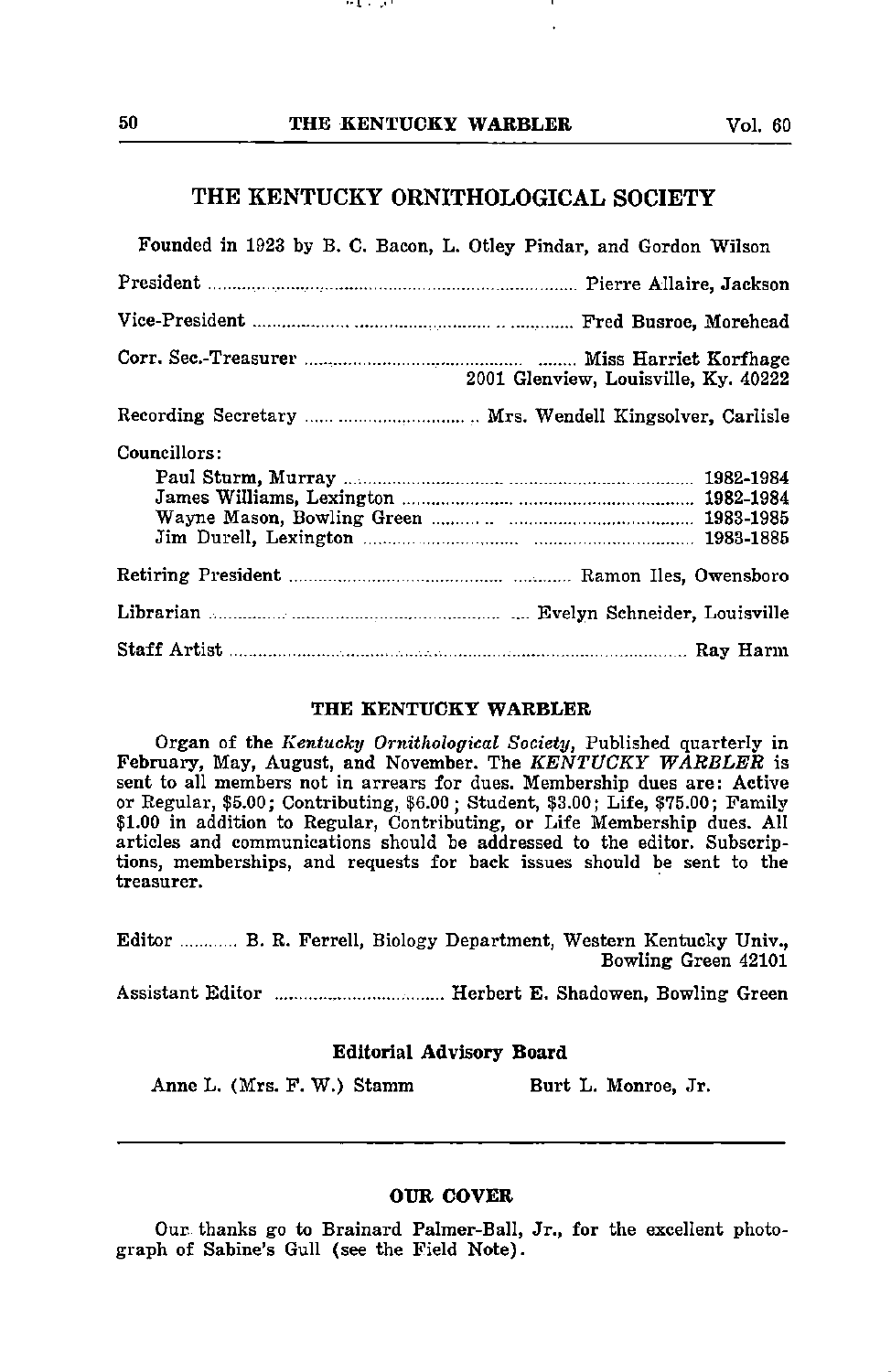#### THE NESTING SEASON, SUMMER 1984

#### Anne L. Stamm

It was rather a strange summer weatherwise. The month of June was warmer than normal and July was cooler than usual. June was dry, hot and humid throughout the state. In the Louisville area less than an inch of rain fell during the month and tied a record as the second driest June. June's drought continued into July until July 4 when a heavy thunderstorm dumped a total of 5.33 inches of rain in the Louisville area which surpassed the 3.76 inches normal for the entire month. Additional rains brought the month's total to almost seven inches which was quite a contrast from ,the month of June. The rainfall in early July brought cooler temperatures and on July 8 the mercury hit record lows of 50 degrees in Lexington, Louis ville and the northern half of the state. Record lows were also set at Covington on July 19. Cold fronts on July 8 and 19 triggered the southward movement of small numbers of shorebirds.

The summer reports contained an increasing number and encouraging amount of data on the breeding activities of the birds in Kentucky. Ob servers apparently spent more time in the field this period than in most summers. A new nesting colony of Cattle Egrets was found as well as colonies of Least Terns. New Bank, and Barn Swallow colonies were re ported. A nest of Common Ravens added much interest to the season's report. Some species showed increases and some decreases. Below are listed the interesting records for the summer season of 1984.

Herons — Great Blue Herons were reported during June in Boone and Hopkins Counties, with <sup>a</sup> high of seven birds on June <sup>15</sup> at Goose Pond in the latter County (LMc, JH, respectively); wanderers were present during July at East Bend (LMc), Louisville (S) and Somerset (JEl). Postbreeding Great Egrets usually appear at the Falls of the Ohio in late summer, but one was present on June 6 and a high of seven were there on July 27 (LR); several remained throughout July (S); also a single bird was seen over Lake Pewee, June 8 (JH). A single Snowy Egret was present at the Falls of the Ohio on July 8 (JEl, LR) and it remained throughout July (LR, m.ob.). An adult Little Blue Heron was seen at Ballard Water fowl Management Area (hereafter BWMA) on July 21 (DN, LR); an immature was at the Falls of the Ohio on July 28 (BN, with S. Washburn) and still there July 31 (DN). Approximately 20 Cattle Egrets were seen "roosting in willows along the Mississippi River in western Fulton Coun ty" on June 17. Some birds appeared to be tugging at twigs as if interested in nesting (BPB, BN). A Cattle Egret rookery in a stand of black willows at Island No. 9, Fulton County, containing 55 active nests with young was found during the first three days of August by personnel of the Kentucky Nongame Wildlife Program in cooperation with the Kentucky Nature Preserves Commission (SAE, Brian Anderson, M. Evans, Richard Hannan, Lynda Andrews and Ron Cicerello). This rookery was in the same location as were the 20 birds seen on June 17 and is the first Cattle Egret rookery reported in Kentucky. (A single nest of Cattle Egrets had been found in 1981 in a Black-crowned Night Heronry by Richard Lowe.) Green-backed Herons were scarce in some areas, particularly in Owensboro (RI) and along some streams in the Louisville parks (S); present throughout the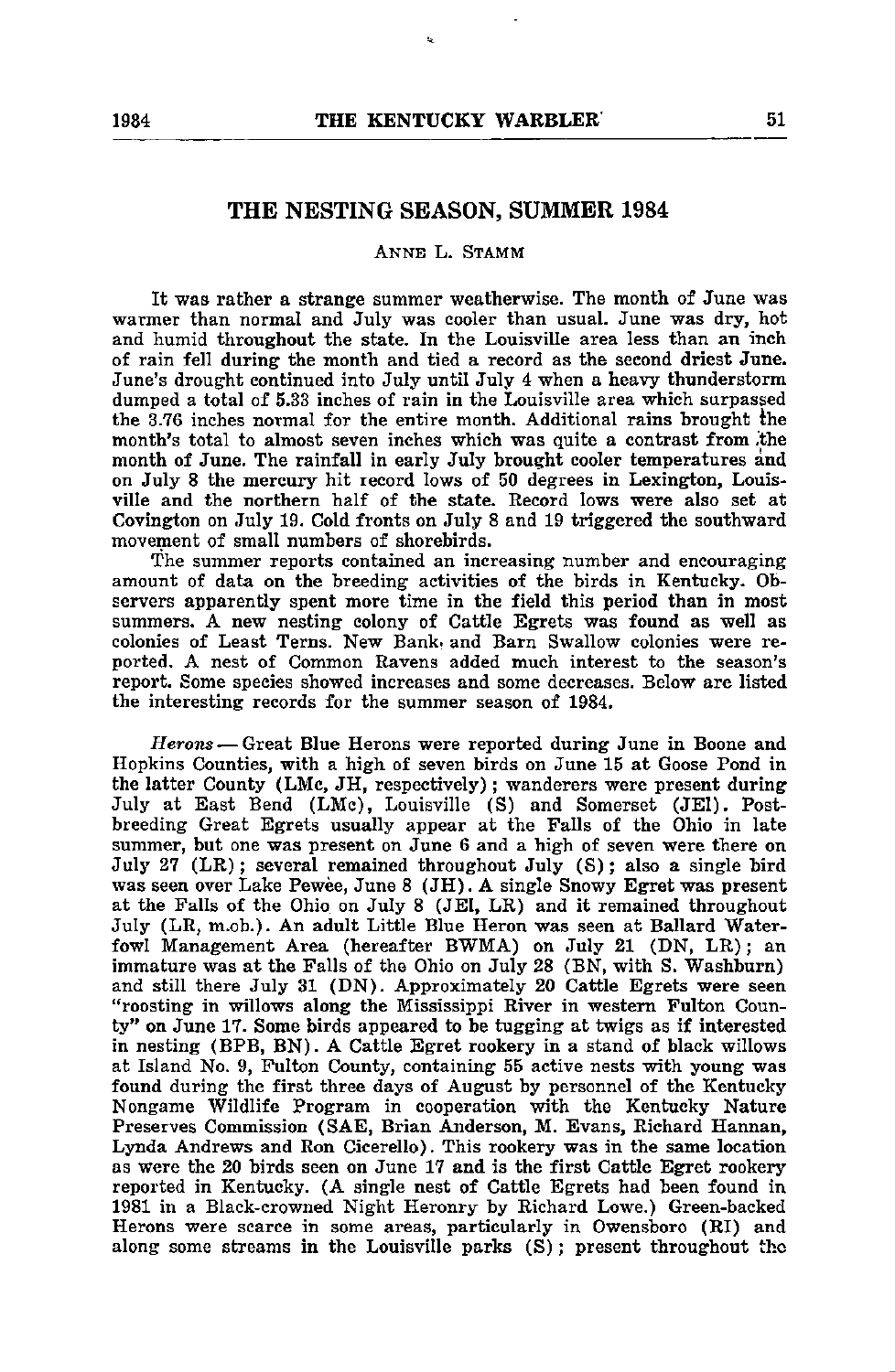period at East Bend, Petersburg, and various ponds in Boone County (LMc); 20 recorded on 10 June counts in Hopkins County (JH). The only reports of Black-crowned Night Herons came from the Falls of the Ohio where on 13 July 143 adults and 68 immatures had been counted (LR), but by July 31 only about 40 could be seen (S, FS, LR). At least four nests of Yellow-crowned Night Herons were found in Lexington (MF); three birds present at Elk Creek, Hopkins County, June 19, may have been breed ing birds (JH). Single adults were at the following locations: along the shore of Shippingport Island, June 27 (LR), the Falls of the Ohio, July 8 (JEl), along a wooded edge of a bike trail near Lexington Road, Louisville, July 15 (WB); an immature and one adult on South Fork Creek, Glasgow, July 9 (WM); and an immature at Big Pond Sanctuary, Grayson County, July 9 (KC).

Waterfowl—A pair of Canada Geese nested at East Bend, Boone County, and produced four young (LMc). Three broods of Wood Ducks were raised at Petersburg and one at East Bend (LMc). The Corps of Engineers placed Wood Duck nest boxes around Rough River Lake and as a result of the project some 35 Wood Ducks were seen at various parts of the lake (KC).

Raptors — Two nests of Turkey Vultures were found in Madison Coun ty: one nest fledged two birds and one fledged one. (Wm. Lynch fide GR) ; a nest with two eggs was at Bald Point, Boone County, May 5 (LMc); a group of 17 at Petersburg, June 4 (LMc); and a flock of seven in Henry County, June 3 (S, FS). A few Osprey sightings were of interest: singles at Skaggs Creek, Barren River Reservoir, near Brown's Ford in Allen County, June 9, 25 and July 23 (WM). Nesting of the Mississippi Kite was indicated at BWMA when two groups of four birds each, one with two recently-fledged immatures were seen during the survey of the Mis sissippi River on August 1 to 3 (SAE et al.). Although the hawk popula tion appeared to be down in Owensboro, a Sharp-shinned Hawk was ob served during the period (RI); one south of Mt. Victory, Pulaski County, June 23 (BPB). Single Cooper's Hawks were sighted at the following lo cations; an immature at Central Kentucky Wildlife Management Area (hereafter CKWMA), Madison County, July 20 (GR), at Canton, Trigg County, June 12 (CP), and in Henry County, June 3 (FS, S). A pair of Broad-winged Hawks at Bedford on June 29 (JY) and one at Pulaski County Park, July 1 (JEl) were probably breeding birds. A Red-tailed Hawk nest at CKWMA fledged two young (GR); and the species con tinued to maintain a stable population in northern Kentucky (LMc). Red-shouldered Hawks continue to be scarce, but it was encouraging that four birds were observed at three locations in Hopkins County (JH). Five nests of American Kestrels were unsuccessful at CKWMA due to predation (Chris Kellner fide GR); good numbers at Fort Wright (EG).

Bobwhite through Rails  $-$  The population of Bobwhites was up this year in the Owensboro area (RI), but down slightly on the Breeding Bird Survey in Shelby and Henry Counties (S); a pair with five young crossed a Louisville yard (no date, KC). A nest of King Rails containing 13 eggs was found in Fulton County on May 27 (BPB and J. Getgood), but the adults which were present in May could not be located on June 17 and the empty nest was collected (BPB, BN). The nest of the King Rail is note-

í,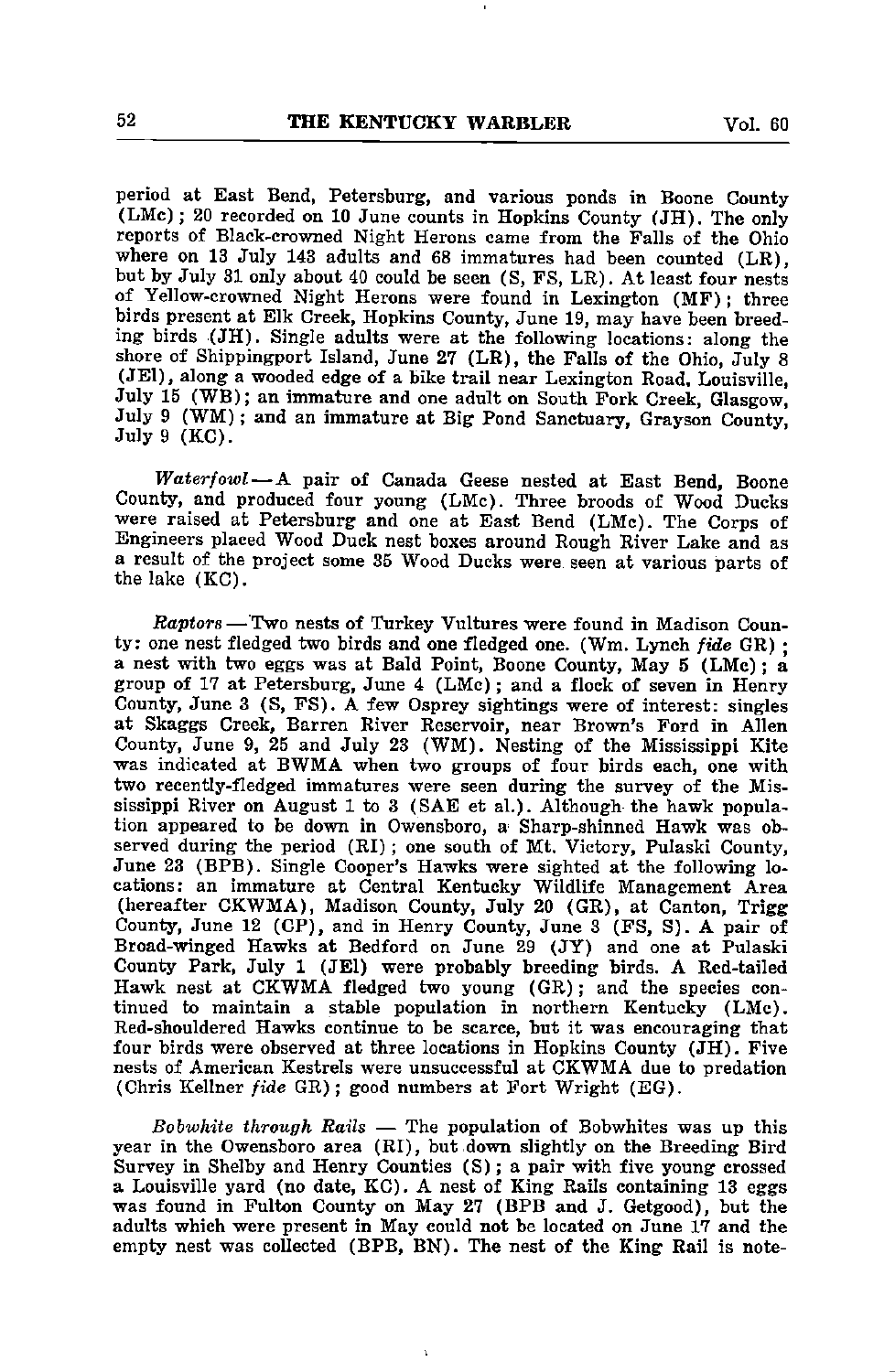المقاد

worthy because breeding data of this species have not been reported since the 1950's.

Shorebirds — Fall migrants began appearing in small numbers in early July and increased slightly by the end of the month. A Lesser Golden Plover appeared at the Falls of the Ohio on July 17 (LR) and a few Semipalmated Plovers were present at Mayfair Basins on July 20 (DN). Two nests of Killdeer were found at Burlington and each fledged four young (LMc); a nest with two young at Bedford (JY). A single Lesser Yellow-legs was present at the Falls of the Ohio on July 8 and tied the 1975 record (JEI, LR). A Solitary Sandpiper was fairly early at Pond River, July 7 ( $JH$ ) and others did not appear in various places in Louisville until July 19-31 (LR, DN) and four sighted near Frazer, Wayne County, July 26 (JEI). An early migrant was the Willet at Louisville on July 9 (DN, LR, with J. R. Noonan). The Ruddy Turnstone at the Falls of the Ohio on June 6 was most likely a late spring migrant (LR). A Sanderling was present at the latter location on July 25 (BPB) and 30 (BN). Single Western Sandpipers were observed at Mayfair Basins, July 20 and 27 (DN) and at the Falls of the Ohio, July 31 (S, FS). A single Pectoral Sandpiper on a small pond in Spencer County, July 17 was fairly early (S); four were reported at Mayfair Basins on July 20 (DN), but 16 were present at the Falls of the Ohio on July 31 (S, FS). Only small numbers of Least Sandpipers had returned to Louisville by July 31 (m. ob.).

Gulls, Terns—A first-year Herring Gull was present at the Falls of the Ohio from late May through July; a second-year bird was also ob served there the first week of July; and a first-year bird was at Smithland Dam, Livingston County, June 18 (BPB). A few Ring-billed Gulls were also present at the Falls of the Ohio in July: a second-year bird was there from late May through early July and a first-year bird arrived in early July, but disappeared (BPB); one, not aged, was there on July 9 (DN, LR) and also present on July 31 (S, FS); and 40 at Kentucky Dam, June 17 (BPB, BN). Two Laughing Gulls (sub-adults) at the" Falls, June 7, were unexpected (BPB, with J. Lewis). A Caspian Tern was present at Louisville on July 9 and 24 (DN, LR). Two Least Terns were observed at the pumping station in the Hickman Bottoms where they were catching "minnows and carrying them off towards a large sandbar on the Missis sippi River," June 17 (BPB, BN). An interesting find was the 215 Least Terns, including five young of the year, as well as finding three definite and three suspected nesting colonies, the largest being at Kentucky Point Bar in Fulton County; 40 nests with eggs were counted during the first three days of August (SAE, et al.).

Cuckoos through Woodpeckers — The only report of the Black-billed Cuckoo was at Fort Wright where its notes were heard throughout the period (EG). Comments on the Yellow-billed Cuckoo varied from scarce in northern Kentucky to normal numbers in the southwestern part of the state. The only report of a Bam Owl was of one roosting in a bam .at Stanley during May and June (RI). A Screech Owl nest at CKWMA pro duced two young (GR). Homed Owls were in greater numbers than usual at Bedford, Trimble County (JY). The population of Common Nighthawks seemed to be stable at Covington (LMc), but numbers were down in Louis ville (S). Seven Chuck-will's-widows were heard on the Shiloh, Galloway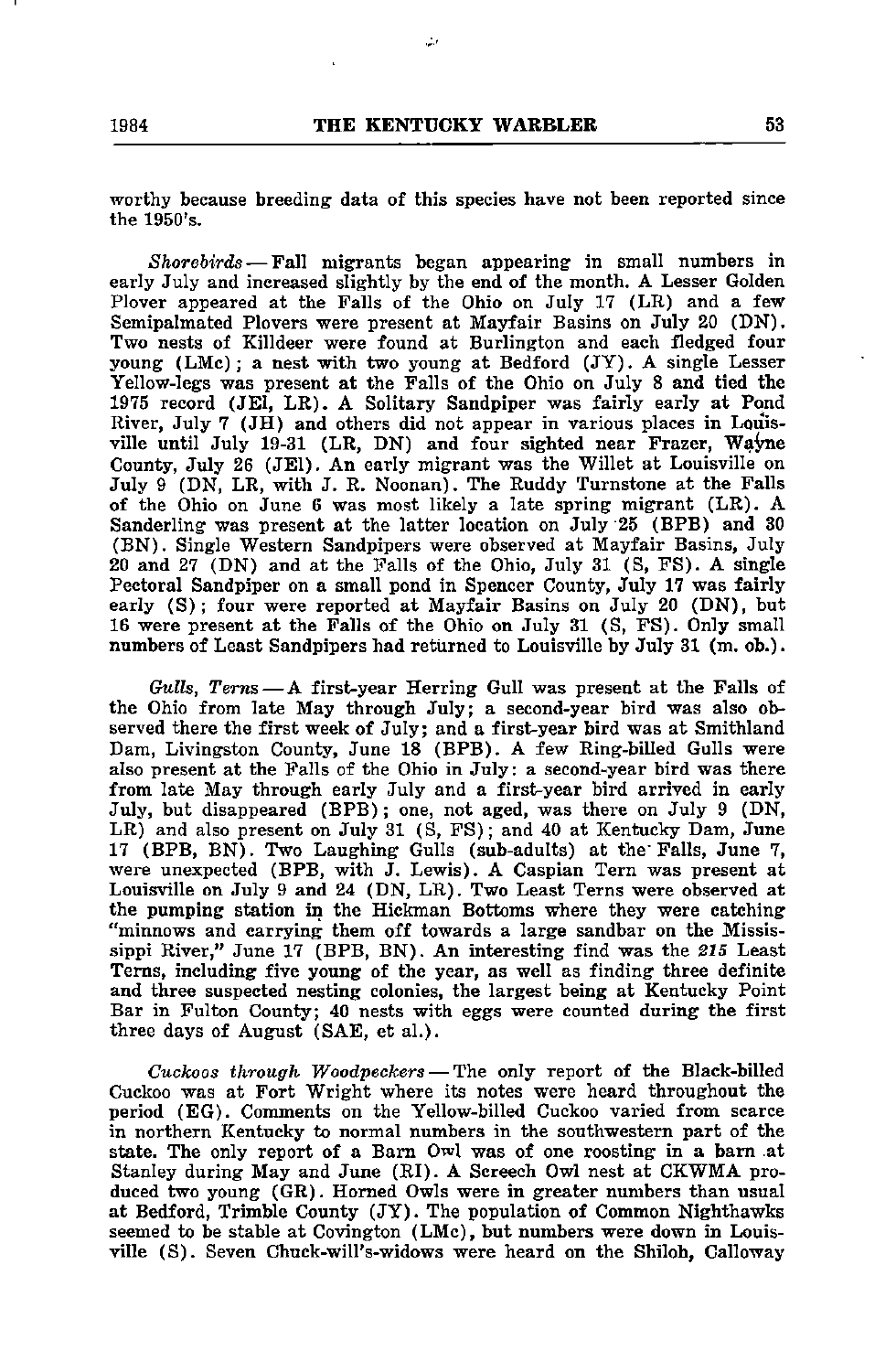County BBS, June 3 and three on the Canton, Trigg County survey, June 12 (CP); fewer were heard in the Rough River area this season (KC). A nest of Ruby-throated Hummingbirds fledged two young in Madison County (GR) and a nest was discovered in Ballard County, but no follow up was made (DS) ; fair numbers were seen at the Falls of the Rough, but no nests were found (KC); only one bird was sighted on the 10 counts made in June in Hopkins County (JH). Woodpecker species, with the exception of the Northern Flicker, seemed to be in lower numbers than normal at Burlington (LMc). Red-headed Woodpeckers nested successfully at Bedford (JY) and at the Falls of the Rough (KC). Two young were fledged from the nest of <sup>a</sup> Pileated Woodpecker at Boone County Cliffs Nature Preserve (LMc) and numbers remained constant at Bedford (JY).

Flycatchers through Swallows — Wood Pewees showed some increase in Hopkins County when 65 birds were recorded on 10 counts during the month of June as compared to 49 last year (JH). Fifteen Acadian Fly catchers were present at Elk Creek, Hopkins County, June 19 (JH). Single Willow Flycatchers were recorded at Petersburg and at Hamilton, Boone County, June 23 (LMc). Three Least Flycatchers were heard singing at the summit of Big Black Mountain, Harlan County, June 24 (BPB and R. Cassell). Four nests of the Eastern Phoebe were found in Meade County (BN). A good colony of Purple Martins was noted in Ballard County, with approximately 75 pairs nesting there (S, DS, FS). Fall migration of the Purple Martins began rather early with some 2000 birds at Shippingport Island on July 16 and about 4000 there the following day and less than 1000 there on July 20 (DN with J. R. Noonan); also the several thousand that congregated at the Falls of the Ohio in late July (no date) may have been part of the above group (BPB); and 70 were at Pulaski County Park, July 26 (JEl). A noteworthy find was the eight Tree Swallow nests in dead tree snags in a strip mine pit in Ohio County, June 15 (BF) ; no nests were found at Long Run County Park this year (S). A colony of 20 pairs of Bank Swallows was found in a gravel pit in Burlington and smaller colonies were at abandoned pits (LMc); a large colony in a dirt bank along the Mississippi River, just south of Hickman (Brian Anderson et al. fide SAE); a nesting colony at the north end of Island No. 8 (SAE et al.); and a colony at Cumberland Island on the Ohio River (Frank Boyd (USFWS) fide SAE). Fewer Rough-winged Swallows nested in Henry and Meade Counties as compared with 1983 (S, BN, respectively). Cliff Swallow nests were down in numbers from last year at Barren River Res ervoir — 330 in 1983 and 208 in 1984. This decrease may have been due in part to the heavy rains in May raising the water levels and thus washing away some of the nests on the sides of the bridge (WM). Barn Swallows were scarce at Owensboro (RI).

Ravens — A nest with six young Common Ravens discovered in Letcher County during the period was an extraordinary find. The nest was first discovered by John MacGregor and later checked with Sherri Evans (JMc).

Wrens through Shrikes — There were mixed reports on the status of the Carolina Wren: near normal numbers in Boone County (LMc); not doing well in Trigg and Hopkins Counties (CP, JH); but successful nest ings at two Louisville locations and at Burlington (KC, S, LMc). Bewick's Wrens are still scarce, but nest building was observed at Leitchfield (A.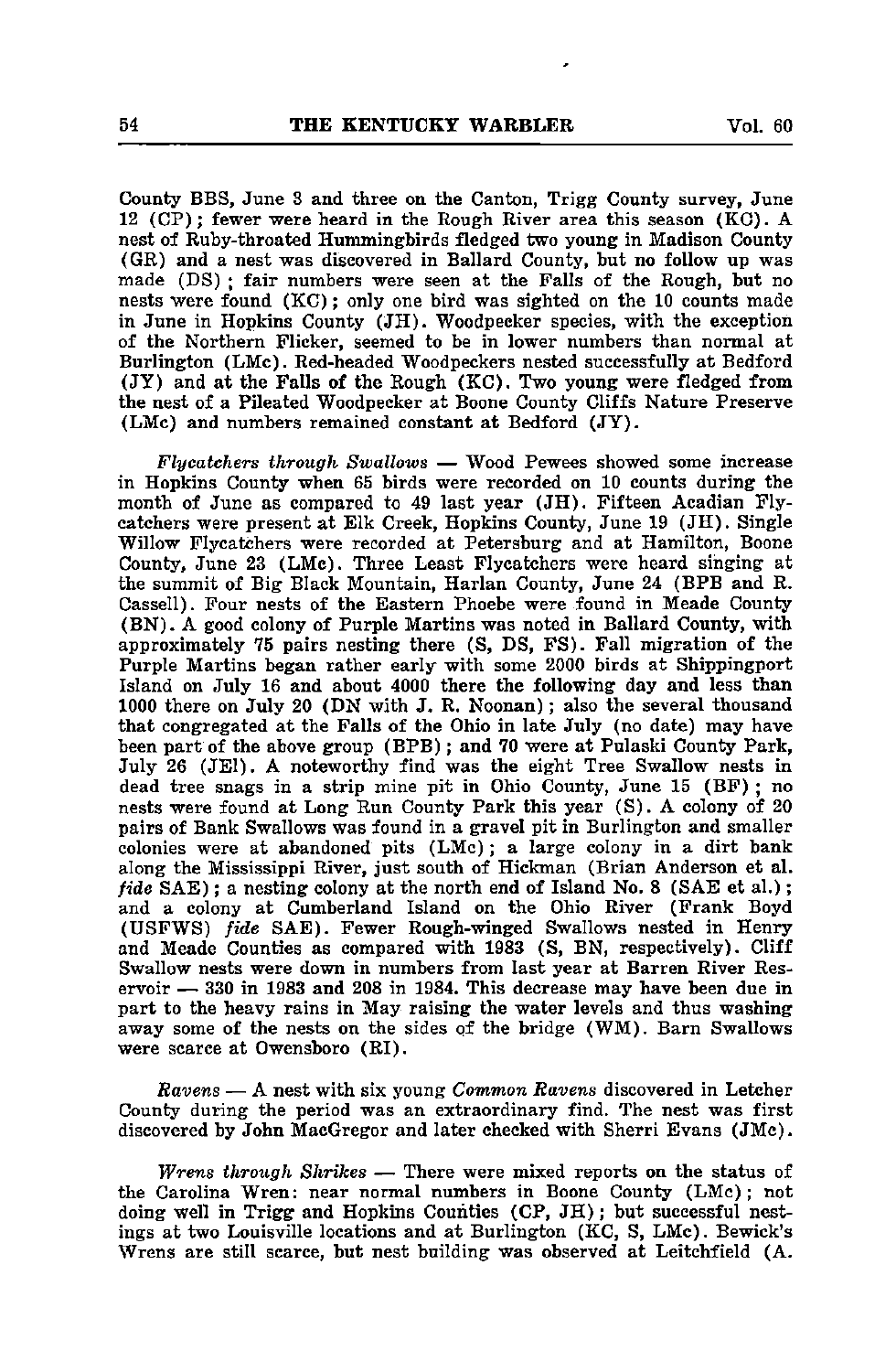Wilson fide KC); a nest with three eggs at Elizabethtown, later abandoned (GE); and single birds noted on the Canton BBS in Trigg County, June 12 (CP) and on the Merrimac BBS in northern Taylor County, June 3 (BPB and D. Ebel). Six nests of House Wrens were reported at the Western Ken tucky University Farm, Bowling Green (HS); also heard on the Greenville BBS in Muhlenherg County, where previously it had not been recorded (R. Head fide CP). Eastern Bluebird numbers were not up to normal levels at Murray and Crestwood, although nest boxes were provided at the latter location (CP, HA, respectively), but were on the increase in Daviess (RI) and Trimble Counties (JY). Gray Catbirds continued to occur in low numbers in some Louisville locations (S) and numbers were "still down" for the Mockingbird at Owensboro (RI). Two nests of Cedar Waxwings were found in Bowling Green (BF); although no nests were found at Burlington and Pulaski County Park, small groups were present throughout the period (LMc, JEl, respectively); others nested on Surrey Hill Farm, Louisville, Jefferson County (BPB) and several young fledglings were seen near Westport, Oldham County, July 22 (BBC). Three Loggerhead Shrikes were noted in Hopkins County on June 11 (JH) and a pair was present near Union during the period (LMc).

Vireos through Warblers — In a distribution study made in Hopkins County, the population of White-eyed and Yellow-throated Vireos remained about the same as the previous year, while the Red-eyed Vireo increased in numbers (JH). A Blue-winged Warbler was noted at Lock Mary, Hopkins County, June 5, where the species is very rare in summer (JH) ; present throughout June at Big -Bone State Park (LMc). A male Black-throated Blue Warbler was heard and seen on the northwest slope of Pine Mountain in Leslie County (no date — BPB, with R. Cassell and J. MacGregor) . A Pine Warbler with young was seen at the Boy Scout Reservation, Marshall County, June 15 (J. Weatherly fide CP); two pairs were noted at Bedford, July 2 (JY). Single Northern Parula Warblers were present at two loca tions in Hopkins County during June (JH). Two male American Redstarts were seen at Bedford on July 2 (JY). Several Prothonotary Warblers were nesting in a swampy area along with Tree Swallows in Ohio County, June 15 (BF); present at East Bend during the period (LMc). Worm^eating Warblers were holding a small but stable population in Boone Qounty (LMc). A Swainson's Warbler was heard at Elk Creek, Hopkins County, June 19 (JH). An interesting record was that of an Ovenbird singing along Barker's Hill Road in Christian County, June 8 (CP). There seemed to be a small but stable population of Ovenbirds and Louisiana Waterthrushes at Boone County Cliffs Nature Preserve (LMc). June surveys in 1983 and 1984 in Hopkins County showed a 56% increase in Kentucky Warblers (JH). Common Yellowthroats were up in the Owensboro area (RI); few recorded along streams in Shelby and Henry Counties during early June (S, FS); a nest at Eubank contained two eggs of the host and two of the Brown-headed Cowbird (JEl).

Cardinals through Finches — Several Cardinals were seen feeding young Brown-headed Cowbirds in the Louisville area (KC). Blue Grosbeaks continued to expand eastward: five nests were found at CKWMA; one nest fledged three young, two fledged one young, two nests were lost to preda tors and adults with young were believed to be another pair (GR). A nest of Indigo Buntings containing three host eggs and one Brown-headed Cow-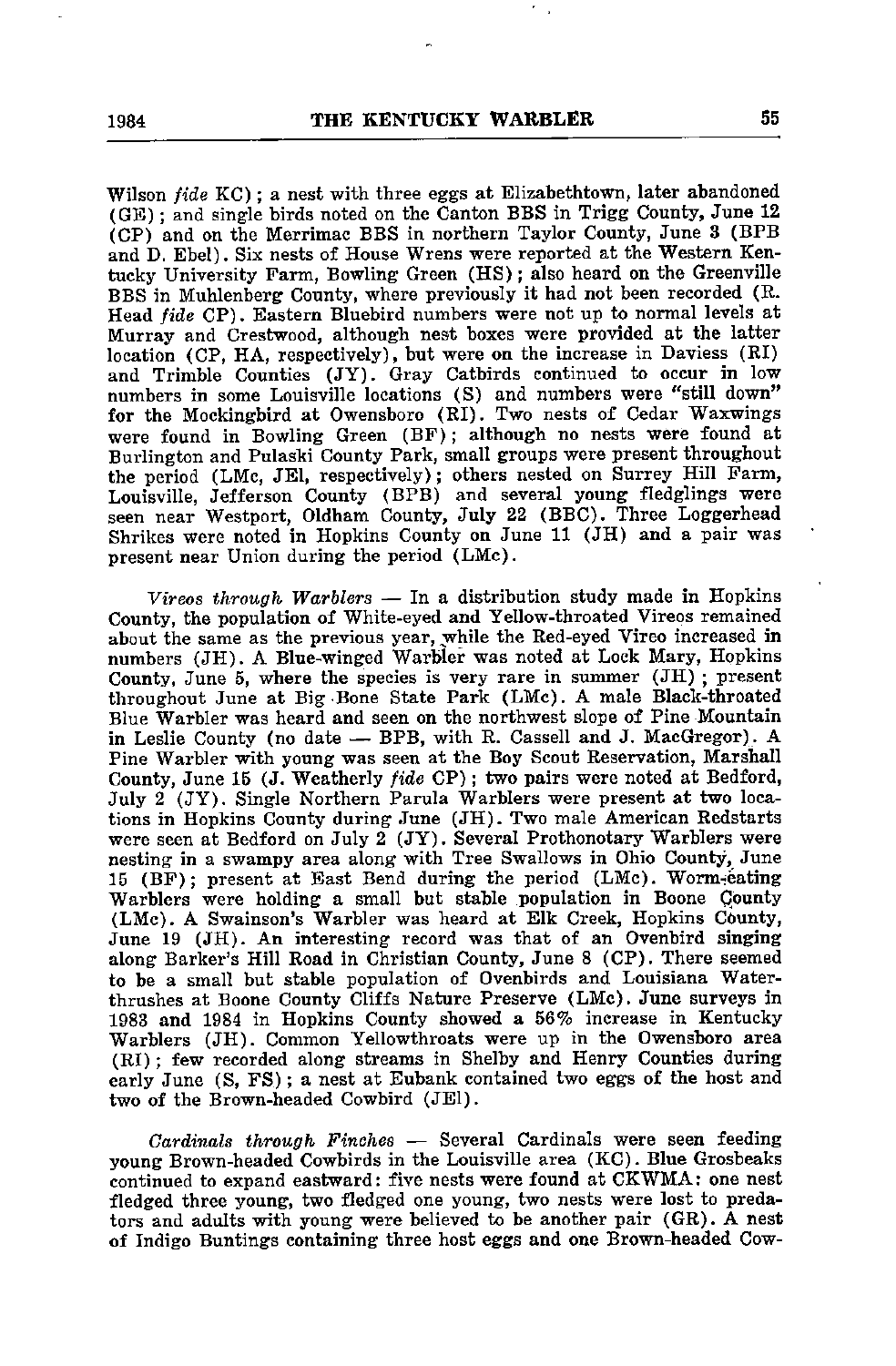bird egg was found at Eubank, July 19 and another there on July 30 con tained three host eggs (JEl). A Bachman's Sparrow was found on the Pleasureville BBS in Henry County, June 3 (S, FS). <sup>A</sup> Lark Sparrow was heard in Shelby County, June 3 on a BBS (S, FS). Two Savannah Spar rows were heard singing in northeastern Jefferson County on July 18-21 and may have represented a first county summer record for that species (BBC). An estimated 10 breeding pairs of Grasshopper Sparrows and 15 pairs of Henslow's Sparrows were present during the period at CKWMA (GR). Orchard Orioles appeared to be in low numbers locally (S), but a nest was found at CKWMA (GR) and at the Falls of the Rough (KC); also a singing male on the Pleasureville BBS, June 3 (S). House Finches have become a regular breeding bird in Kentucky: young noted at Owensboro (RI), east Louisville (two locations — KC, S, FS), and two nests in south Louisville, with four young fledged in one, the other nest was abandoned (WJ).

Contributors — Helen Abell (HA), William Bauer (WB), Kathryn Clay (KC), Jackie Elmore, (JEl), Sherri Evans (SAE), George Elliott (GE), Blaine Ferrell (BF), Michael Flynn (MF), E. Groneman (EG), James W. Hancock (JH), Ramon lies (RI), Wilbur Jackson (WJ), Lee McNeely (LMc), Wayne Mason (WM), John MacGregor (JMc), Barry Nichols (BN), Doxie Noonan (DN), Brainard Palmer-Ball, Jr. (BPB), Clell Peterson (CP), Lene Rauth (LR), Gary Ritchison (GR), Herbert Shadowen (HS), Anne L. Stamm (S), F. W. Stamm (FS), Donald Summerfield (DS), John Young (JY). Other abbreviations — Ballard Water fowl Management Area (BWMA), Central Kentucky Wildlife Management Area (CKWMA), Breeding Bird Survey (BBS), Beckham Bird Club (BBC).

— 9101 Spokane Way, Louisville 40222.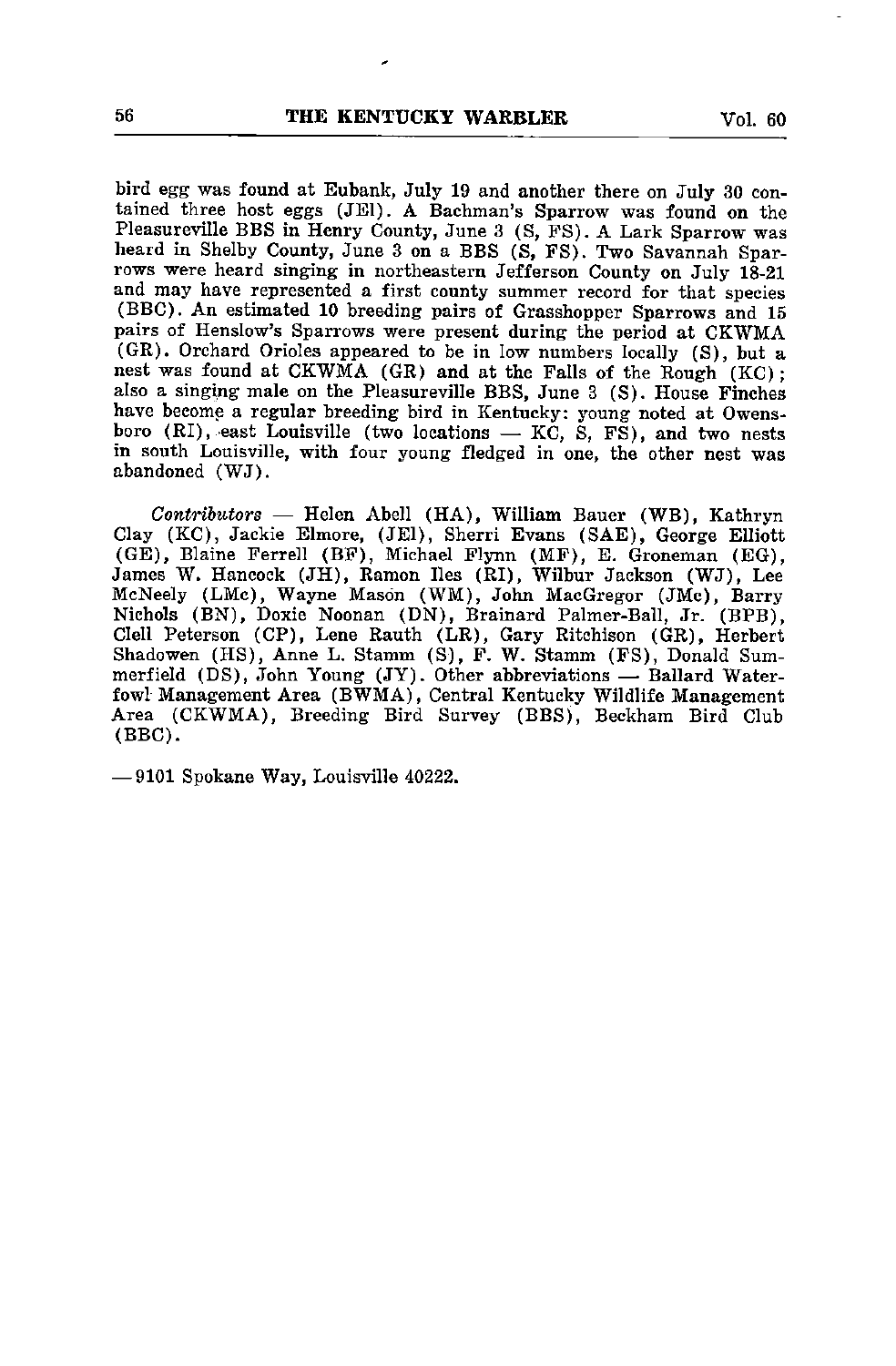#### THE KENTUCKY ORNITHOLOGICAL SOCIETY FALL MEETING — SEPTEMBER 28-30, 1984

The Kentucky Ornitholigical Society held its 1984 Fall Meeting at Morehead State University, Morehead, Kentucky on September 28-30. President Pierre Allaire called the Friday evening session to order. After welcoming everyone, he introduced the Vice-president, Fred Busroe, who welcomed K.O.S. to the Morehead University campus and introduced the two speakers. Sherri Evans of the Nongame Wildlife Program, Frankfort, Kentucky, presented the current status of Kentucky's Breeding Bird Atlas, enlisted volunteers to help with the atlas and answered questions about the five-year survey for the atlas. Brainard Palmer-Ball, Jr., presented infor mation about birding at the TVA Paradise Steam Plant on the Green River in Muhlenberg County, Ky.

Bert Powell told K.O.S. members about the illness of Sister Casimir Czurles and had a card for the group to sign.

The Saturday morning field trip was announced. A social hour fol lowed the meeting.

Saturday morning, Fred Busroe and Lew Kornman led a field trip to the Minor Clark fish hatchery below Cave Run Dam. The morning was foggy and quite cool, but became sunny in the late morning. Shorebirds, herons and swallows were found at the ponds, osprey and eagles overhead and warblers in the trees. A Double-crested Cormorant was observed just above the dam.

At 2:30 P.M. Brian Anderson of the Kentucky Nature Preserves Com mission presented a program on the Bald Eagle Survey at the Ballard Wild life Management Area: numbers of birds, suitable habitat and roosting sites. Terry Siemsen of the Corps of Engineers explained work on the Ohio River that is being considered, and the Corp's interest in the Bald Eagles in the area.

The Board of Directors met at 4:00 P.M. in the East Room of the Student Center, Morehead State University.

The banquet buffet was held in the Red Room of the Student Center. Dr. Madison Pryor, Professor at Morehead State University, was the banquet speaker. He shared his views of the Antarctic Continent and gave an excellent presentation of the penguins and other birds of the Antarctic. Blaine Ferrell led the group in compiling the day's bird lists — a total of 93 species. President Allaire announced several suggestions from the Board of Directors: 1). to put an announcement in The Kentucky Warbler that members who are moving should inform the editor, 2). to ask the general membership to make suggestions during the next year regarding how much to increase the dues — to be voted on at the Spring Meeting.

The Spring Meeting will be held at Mammoth Cave National Park, April 19, 20 and 21.

Jim Williams of the Nominating Committee presented the following slate of officers: Blaine Ferrell — President, Fred Busroe—Vice-president,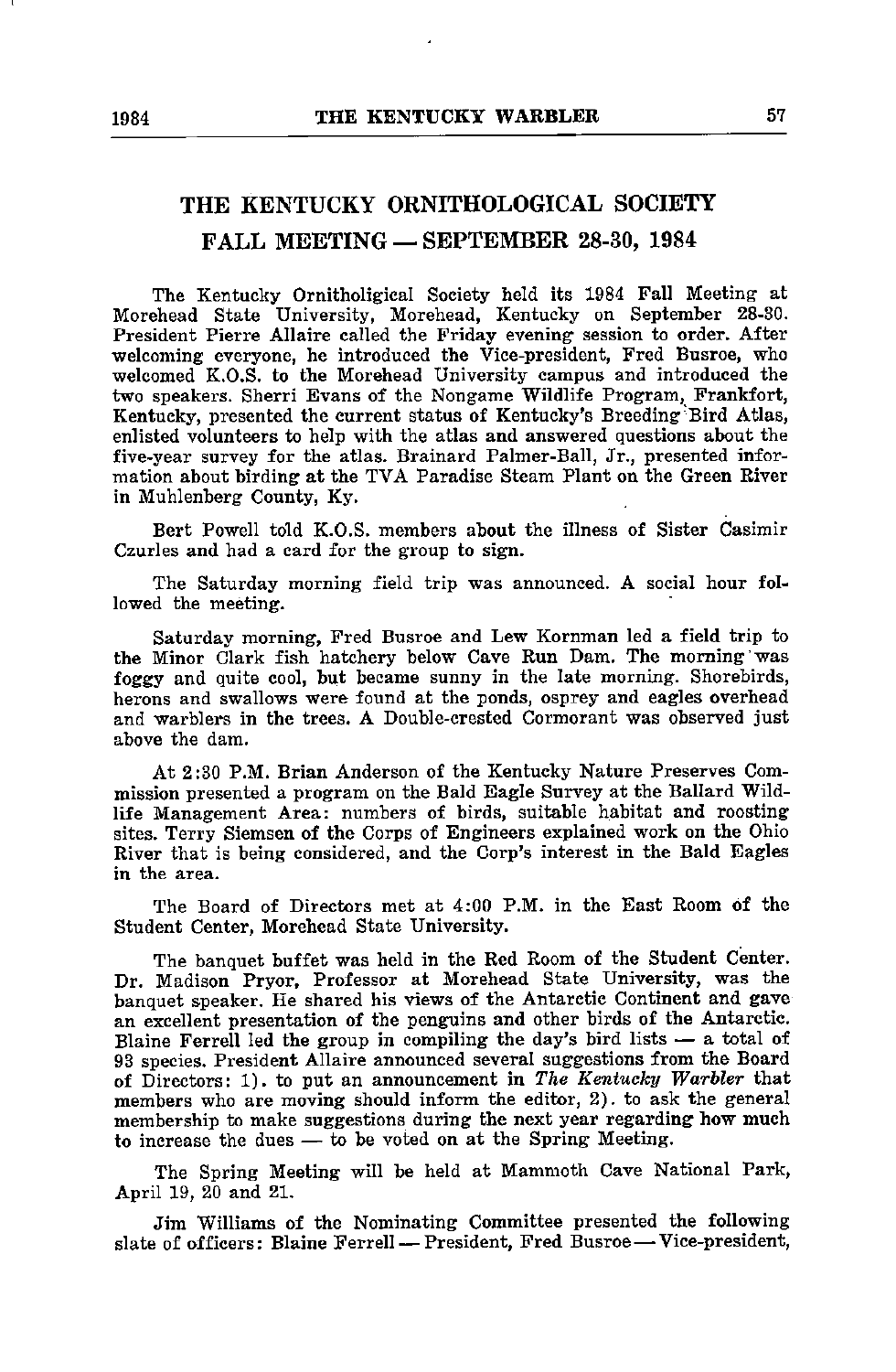Lee McNeely — Recording Secretary, Harriet Korfhage — Corresponding Secretary-Treasurer, Mary Lydia Greenwell and Dr. Wendell Kingsolver — Councillors. The slate was accepted by acclamation. The group gave a vote of appreciation to Fred Busroe for his planning of this meeting and to the outgoing officers: Pierre Allaire, Virginia Kingsolver and Jim Williams. The meeting adjourned. Fred Busroe announced plans for the Sunday morn ing field trips. Total registrations for the meeting were 62. After adding Sunday's list of birds to Saturday's, the total species list for the meeting was 97.

> Respectfully submitted, Virginia Kingsolver Recording Secretary

#### BIRDS REPORTED ON FIELD TRIPS AT THE FALL MEETING IN THE VICINITY OF THE MINOR E. CLARK FISH HATCHERY September 28-30, 1984

Pied-billed Grebe, Double-erested Cormorant, Great Blue Heron, Greenbacked Heron, Wood Duck, Northern Pintail, Black Vulture, Turkey Vul ture, Osprey, Bald Eagle, Sharp-shinned Hawk, Cooper's Hawk, Redshouldered Hawk, Red-tailed Hawk, American Kestrel, Peregrine Falcon'', Ruffed Grouse, Killdeer, Spotted Sandpiper, Semipalmated Sandpiper, Least Sandpiper, Baird's Sandpiper, Pectoral Sandpiper, Black Tern, Rock Dove, Mourning Dove, Eastern Screech Owl, Barred Owl, Chimney Swift, Ruby-throated Hummingbird, Belted Kingfisher, Red-headed Woodpecker, Red-bellied. Woodpecker, Downy Woodpecker, Hairy Woodpecker, Northern Flicker, Pileated Woodpecker, Eastern Wood-Pewee, Eastern Phoebe, Purple Martin\*, Tree Swallow, Northern Rough-winged Swallow, Bank Swal low, Cliff Swallow, Bam Swallow, Blue Jay, American Crow, Carolina Chickadee, Tufted Titmouse, White-breasted Nuthatch, Carolina Wren, House Wren, Winter Wren, Ruby-crowned Kinglet, Eastern Bluebird, Swainson's Thrush, American Robin, Gray Catbird, Northern Mockingbird, Brown Thrasher, Water Pipit", Cedar Waxwing, European Starling, Whiteeyed Vireo, Solitary Vireo, Philadelphia Vireo, Tennessee Warbler, Nash ville Warbler, Magnolia Warbler, Cape May Warbler, Yellow-rumped Warbler, Black-throated Green Warbler, Blackburnian Warbler, Pine War bler, Bay-breasted Warbler, American Redstart, Ovenbird, Common Yellowthroat, Summer Tanager, Scarlet Tanager, Northern Cardinal, Rosebreasted Grosbeak, Blue Grosbeak, Indigo Bunting, Rufous-sided Towhee, Chipping Sparrow, Field Sparrow, Savannah Sparrow, Song Sparrow, White-throated Sparrow, Red-winged Blackbird, Eastern Meadowlark, Common Grackle, American Goldfinch, Evening Grosbeak and House Spar row. Those species with an asterisk were observed on Sunday. — Total species: 97.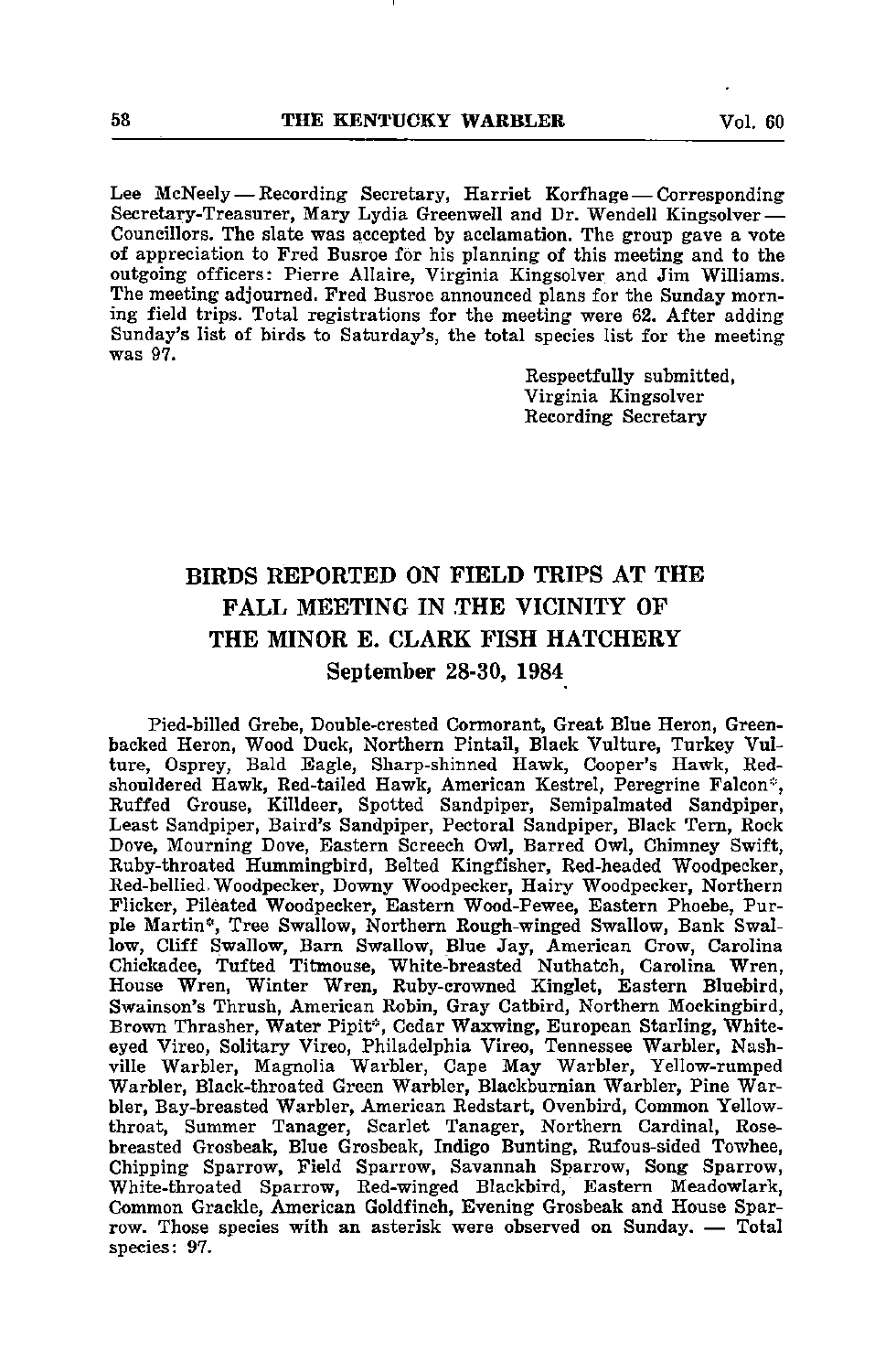#### ATTENDANCE AT THE K.O.S. 1984 FALL MEETING AT MOREHEAD STATE UNIVERSITY

CARLISLE: Dr. and Mrs. Wendell Kingsolver

- CLEARFIELD: Foley Partin
- BOWLING GREEN: Dr. and Mrs. Blaine Perrell, Mr. and Mrs. William Mathes
- BURLINGTON: Lee McNeely, Tom Stephens
- FRANKFORT: Lynda Andrews, Brian Anderson, Marc Evans, Sherri Evans
- HAZARD: Heather Ladan, Dr. and Mrs. Dennis Sandlin, Dr. and Mrs. Wayne Sladek, Dr. Donnie Spencer
- JACKSON: Dr. and Mrs. Pierre Allaire
- LEXINGTON: Brad Andres, Robert Morris, Glenn Raleigh, Mr. and Mrs. Jim Williams
- LOUISVILLE: Robert Brown, Beth Douthitt, Katherine Fulkerson, Judi Jones, Harriet Korfhage, Margaret Korfhage, Mildred Neblett, Barry Nichols, Brainard Palmer-Ball, Jr., Mr. and Mrs. Frederick Stamm, Donald Summerfield
- MACEO: A. L. Powell
- MOREHEAD: Mr. and Mrs. Fred Busroe, Katie Busroe, Carolyn Brown, Bob Day, Stephen Hale, Lewis Komman, Sarah McClellan, Cathy Schwab, Tim Sloane, George Young

MURRAY: Dr. Clell Peterson

- OWENSBORO: Mary L. Greenwell, Mr. and Mrs. Ramon lies, William Perkins, Mr. and Mrs. L. E. Wilson
- STANLEY: Mr. and Mrs. Thomas Stevenson
- WEST LIBERTY: Mr. and Mrs. Gary Elam, Helen Wells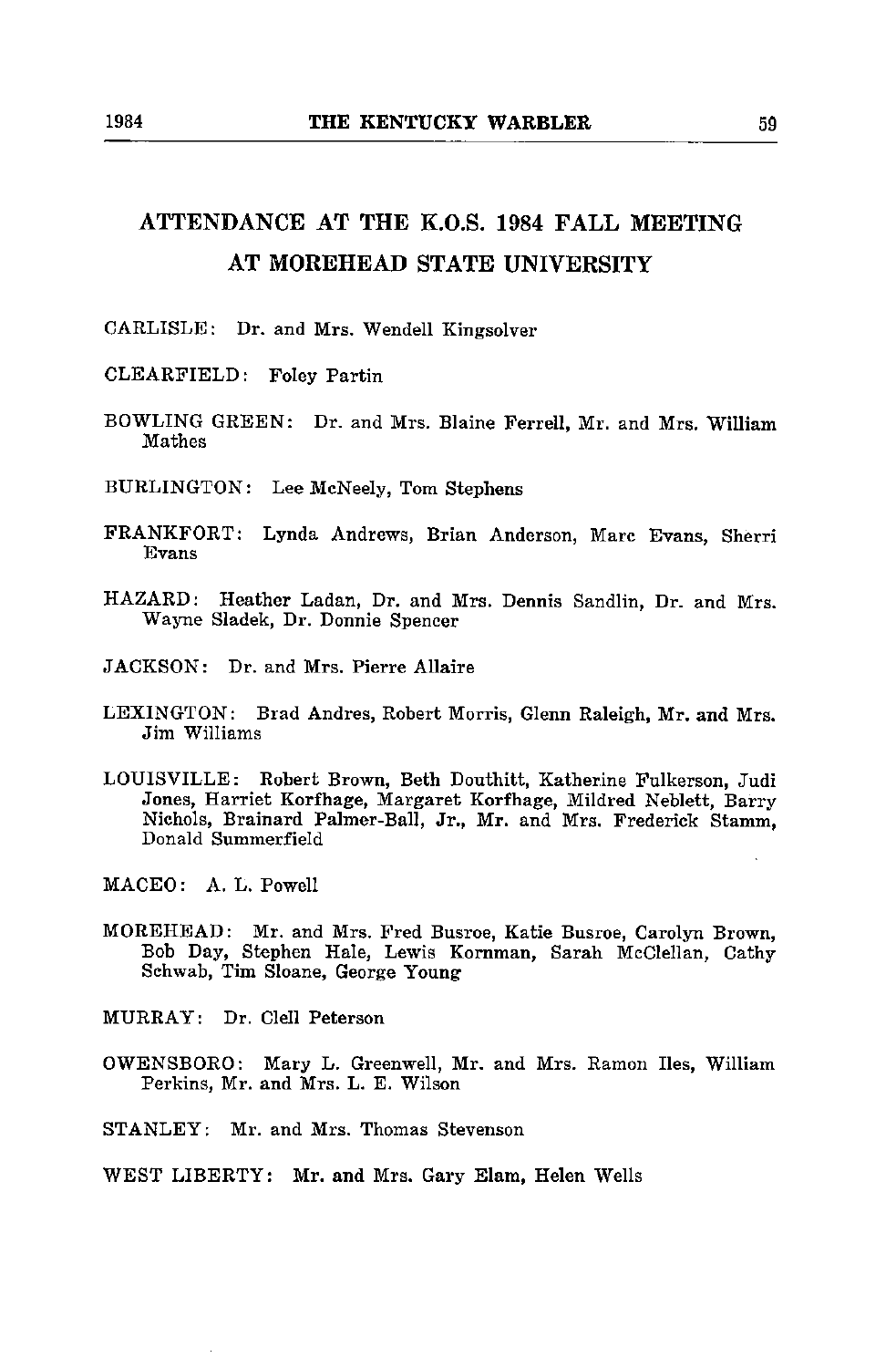#### 60 THE KENTUCKY WARBLER

#### KENTUCKY ORNITHOLOGICAL SOCIETY Report of the Treasurer For the Fiscal Year 1983-1984

#### GENERAL FUND

|  |  |  |  | \$839.51 |
|--|--|--|--|----------|
|--|--|--|--|----------|

#### Receipts

| 250.00 |            |
|--------|------------|
|        |            |
| 145.79 |            |
| 558.00 |            |
| 228.50 |            |
|        | \$3,895.64 |

\$4,735.15

#### Disbursements

|                                               | 137.75 |             |
|-----------------------------------------------|--------|-------------|
|                                               | 242.00 |             |
|                                               | 215.29 |             |
|                                               | 503.10 |             |
|                                               | 66.34  |             |
|                                               | 20.00  |             |
|                                               | 40.35  |             |
|                                               | 42.00  |             |
|                                               | 10.34  |             |
| Transfer of Life Membership to Endowment Fund | 225.00 |             |
| Transfer of Interest to Gordon Wilson Fund    | 145.79 | \$3,397.75  |
| Cash Balance - First National Bank as of      |        | \$1,337.40  |
| <b>ENDOWMENT FUND</b>                         |        |             |
| Balance in Savings Account, Future Federal,   |        |             |
|                                               |        | \$1,311.57  |
|                                               |        | 3,500.00    |
|                                               |        | \$4,811.57  |
| Receipts                                      |        |             |
|                                               | 225.00 |             |
|                                               | 397.85 |             |
|                                               | 42.59  | 665.44<br>S |
|                                               |        |             |

5,477.01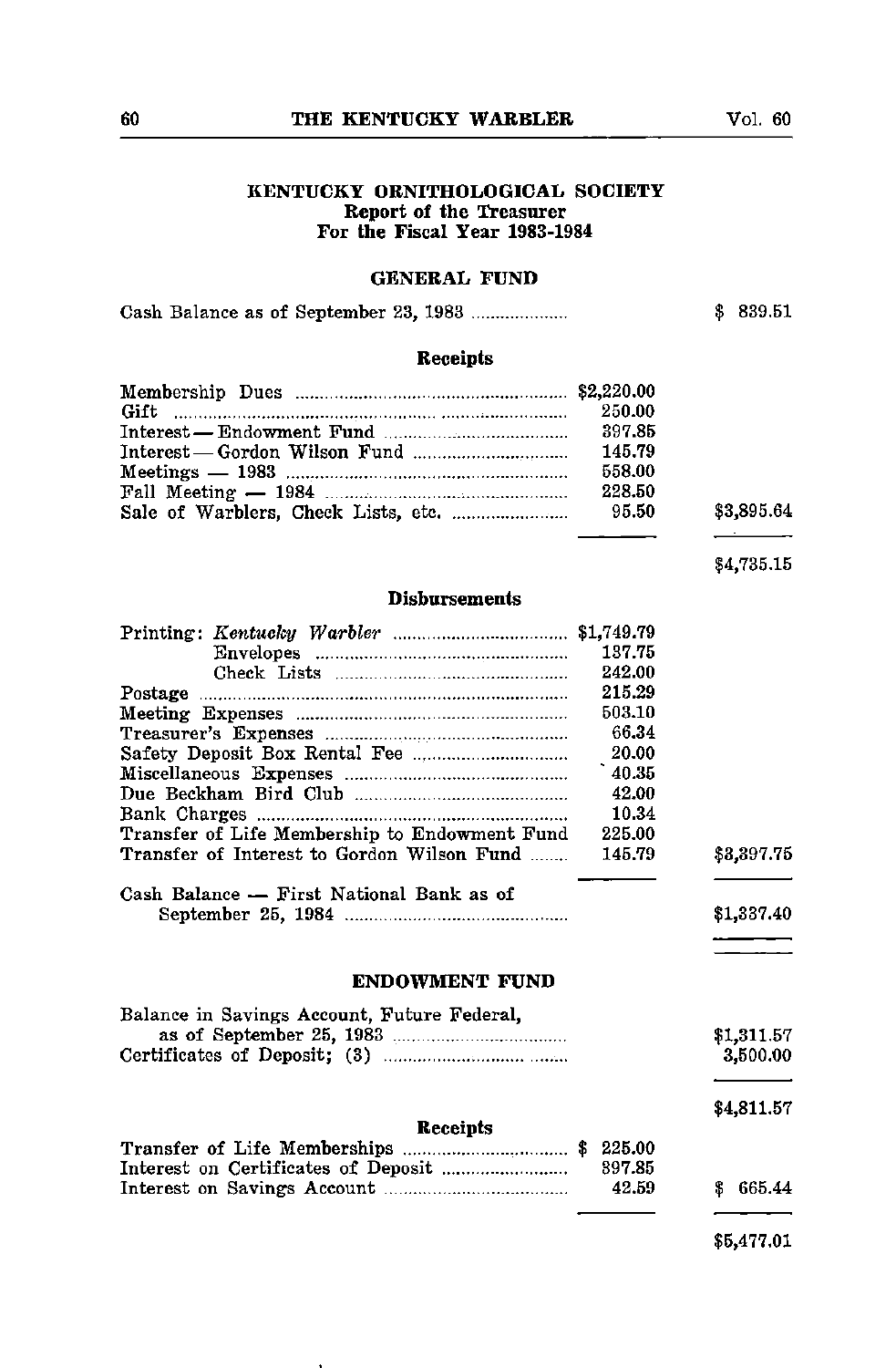|                                          | \$397.85             |
|------------------------------------------|----------------------|
| Balance in Fund as of September 25, 1984 | \$5,079.16           |
|                                          | \$4,500.00<br>579.16 |
|                                          |                      |

#### GORDON WILSON FUND FOR ORNITHOLOGY

| Balance in Savings Account as of September 23. |            |
|------------------------------------------------|------------|
| 1983                                           | \$787.33   |
| Certificates of Deposit (2) at Great Financial |            |
| Federal                                        | \$2,000.00 |
|                                                | \$2,787.33 |

#### Receipts

| -39.27 | 185.06     |
|--------|------------|
|        | \$2,972.39 |
|        |            |
|        |            |

#### BALANCE SHEET September 25, 1984 Assets

| \$1,337.40<br>5.079.16<br>2.972.39 |
|------------------------------------|
| \$9,388.95                         |
| \$9,388.95                         |
|                                    |

Harriet Korfhage, Treasurer

<u>a sa si</u>

 $\mathbf{r}$ 

 $\ddot{\phantom{a}}$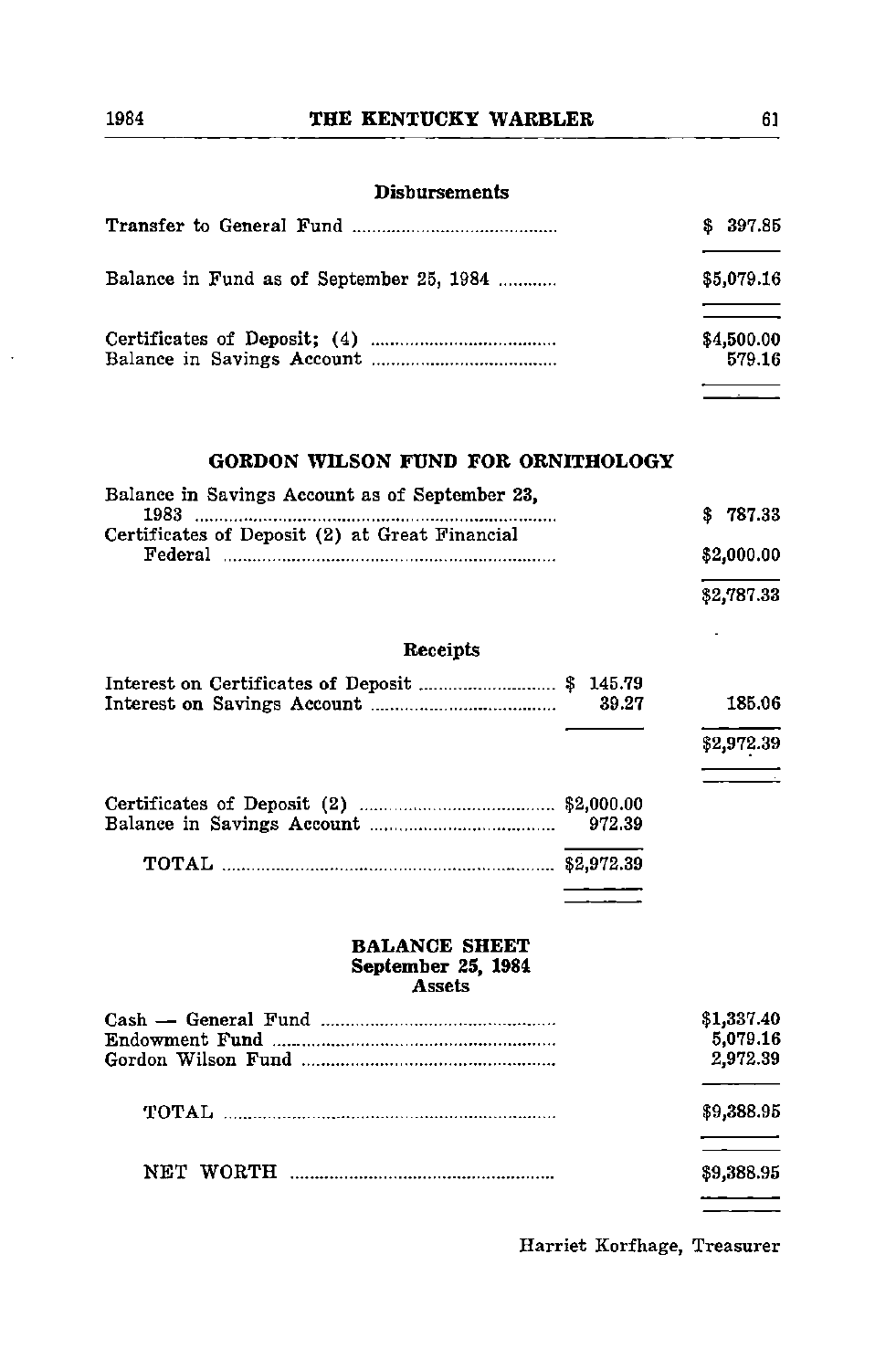#### FIELD NOTES

#### FIRST REPORT OF THE SABINE'S GULL IN KENTUCKY

On the morning of 9 September 1984, the authors independently dis covered an immature Sabine's Gull (Larus sabini) at the Falls of the Ohio, Kentucky-Indiana. Andres first saw the bird at approximately 8:30 a.m. as it perched on the fossil shelf that extends southwest from the Indiana bank, and then as it fed and rested along the pools of water of the outer fossil shelf. Palmer-Ball first observed the bird about an hour later and immediately initiated the local bird alert.

Subsequent to the September 9 sightings, it was discovered that the Sabine's Gull had been observed at the Falls on the afternoon of September 8 by Garrett Adams who had not known the bird's identity. His detailed description of the bird left no doubt that he had indeed seen it on the previous afternoon.

Over the next three days, many birders were fortunate enough to ob serve the Sabine's Gull as it foraged and rested at various locations through out the Falls of the Ohio area, including Indiana portions of the Palls. The bird remained in the vicinity until the evening of September 11 when it was last seen about 6:30 p.m. The Sabine's Gull was very tame and repeatedly allowed close approach. On the afternoon of September 11 it ate about 20 small, live minnows that were tossed to it from as close as 15 feet by several local birders.

In flight, the species' diagnostic, as well as strikingly beautiful, wing pattern of black, white and gray-brown triangles was tmmistakable. At rest the "scaley" appearance produced by the light-edged back feathers and upper wing coverts identified the gull as a Ist-year bird (see cover photo of this issue). In addition, it had a slightly forked tail with subterminal black band and only a narrow whitish edge to the tips of the retrices. The gray-brown of the back continued up the nape onto the crown and along the sides of the throat and upper breast. The forehead was white, and the bill was relatively short and slim and entirely black. The eye was dark and the legs and feet were grayish with a slight tinge of olive and blue in varying lights. The bird was relatively small, being only slightly larger than a Common Tern that perched nearby on several occasions.

This is the first record of the Sabine's Gull for Kentucky and the first record away from Lake Michigan for Indiana. Photographs of the bird were obtained on September 9 and 11.

Interestingly, on the afternoon of September 30, Palmer-Ball observed a Sabine's Gull at the Falls of the Ohio. Although the gull was observed at some distance, the distinctive wing pattern was immediately evident. In fact, the bird was observed only in flight as it moved with strong wingbeats (presumably migrating) down the river channel southwest of the fossil beds. Upon reaching the lower dam structure, it gained altitude and passed over it, heading straight downstream. If a different individual, this gull probably passed by the Falls and continued down the river, choosing to rest somewhere else.

It was originally presumed that this was <sup>a</sup> different bird because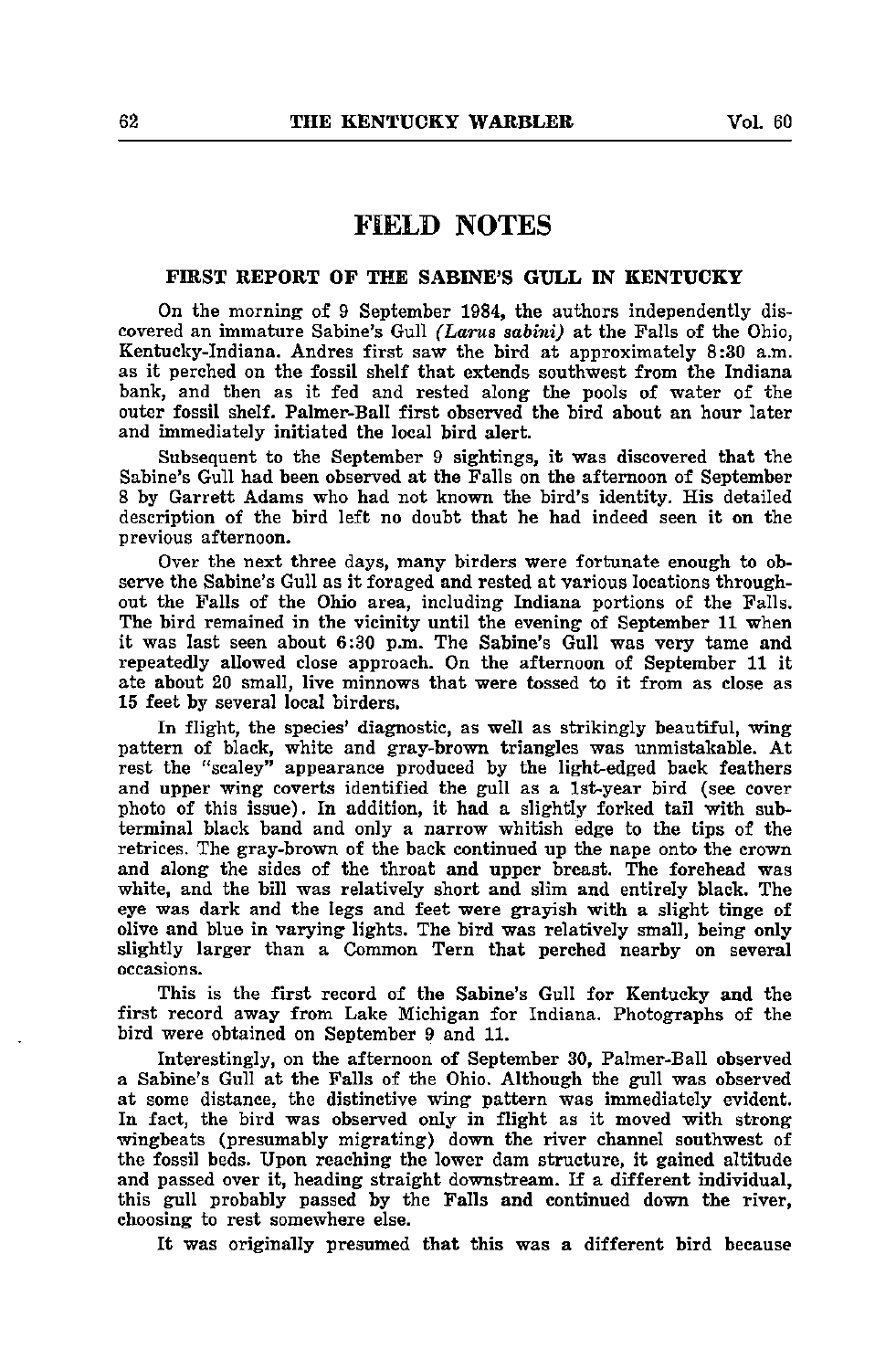there were no sightings of Sabine's Gull reported during the intervening three-week period. However, on the afternoon of 5 October 1984 Barry Nichols reported a first-year Sabine's Gull resting at the Falls of the Ohio with a small group of Ring-billed Gulls. This individual flew around briefly, then disappeared with the Ring-bills when something scared them. It was not observed later that afternoon, nor over the next few days.

It remains unclear how many Sabine's Gulls were actually observed at the Falls of the Ohio, but the occurrences of one, two or even three individuals are possible. It also remains to be seen whether or not these sightings were part of a regionwide flight for the species during the fall of 1984. — BRAD ANDRES, 506 Springhill Drive, Lexington and BRAINARD PALMER-BALL, JR., 8207 Old Westport Road, Louisville.

#### RUNT EGG IN THE CARDINAL

Runt egg in the Cardinal. — Unusually small or runt eggs are ex tremely rare, with very few reports on the occurrence of such eggs in nature. Among the few species or groups in which runt eggs have been reported are the Canada Goose (Branta canadensis), gulls (Larus spp.), House Wren (Troglodytes aedon). Starling (Stumus vulgaris), Common Grackle (Quiscalus quiscula) and several woodpeckers (Picidae) (Koenig, Wilson Bull. 92:169-176, 1980). In each of these the incidence of runt eggs is extremely low, ranging from 0.02% in gulls to 0.6% in the Canada Goose. In one exceptional species, the Acorn Woodpecker (Melanerpes formicivorus), the percentage of runt eggs has been reported to be 4.82% (Koenig, 1980). On 22 July 1983 I found a runt egg in a Cardinal (Cardinalis cardinalis) nest located in the Central Kentucky Wildlife Management Area, 11 miles SSE of Richmond, Madison County. The nest also contained two normal eggs. The normal eggs subsequently hatched on 2 August and the young fledged on 14 August. The runt egg measured 14.33 x 12.86 mm as compared with  $25.3 \times 18.2$  mm and  $21.8 \times 16.8$  mm given by Bent (U.S. Natl. Mus. Bull. 237, 1968) as the average and smallest measure ments, respectively, for Cardinal eggs. The egg showed no evidence of embryonic development and contained no yolk. The absence of yolk has also been noted in the runt eggs of other species (Romanoff and Romanoff, The Avian Egg, Wiley and Sons, New York, 1949). During 1982 and 1983 I examined a total of 33 Cardinal nests containing 86 eggs and the runt egg just described was the only one found. Further, I could find no other reports in the literature of runt eggs in Cardinals.

Little is known about runt eggs. Physiologically, such eggs are ap parently produced by temporary disturbances, accidents, or infections in the oviduct (Romanoff and Romanoff, 1949). Very few are thought to be the result of permanent abnormalities (Pearl and Curtis, J. Agric. Res. 6:977-1042, 1916). The only species with a fairly high incidence of runt eggs appears to be the Acorn Woodpecker. Koenig (1980) indicated that this high incidence of runt eggs was associated with the communal nesting habits of these woodpeckers. That is, as females attempt to maneuver within the nest cavities they may come in contact with each other or the walls of the cavity. The increased levels of disturbance caused by such physical contact may subsequently result in the production of runt eggs. — Gary Ritchison, Dept. of Biological Sciences, Eastern Kentucky Univer sity, Richmond, KY 40475.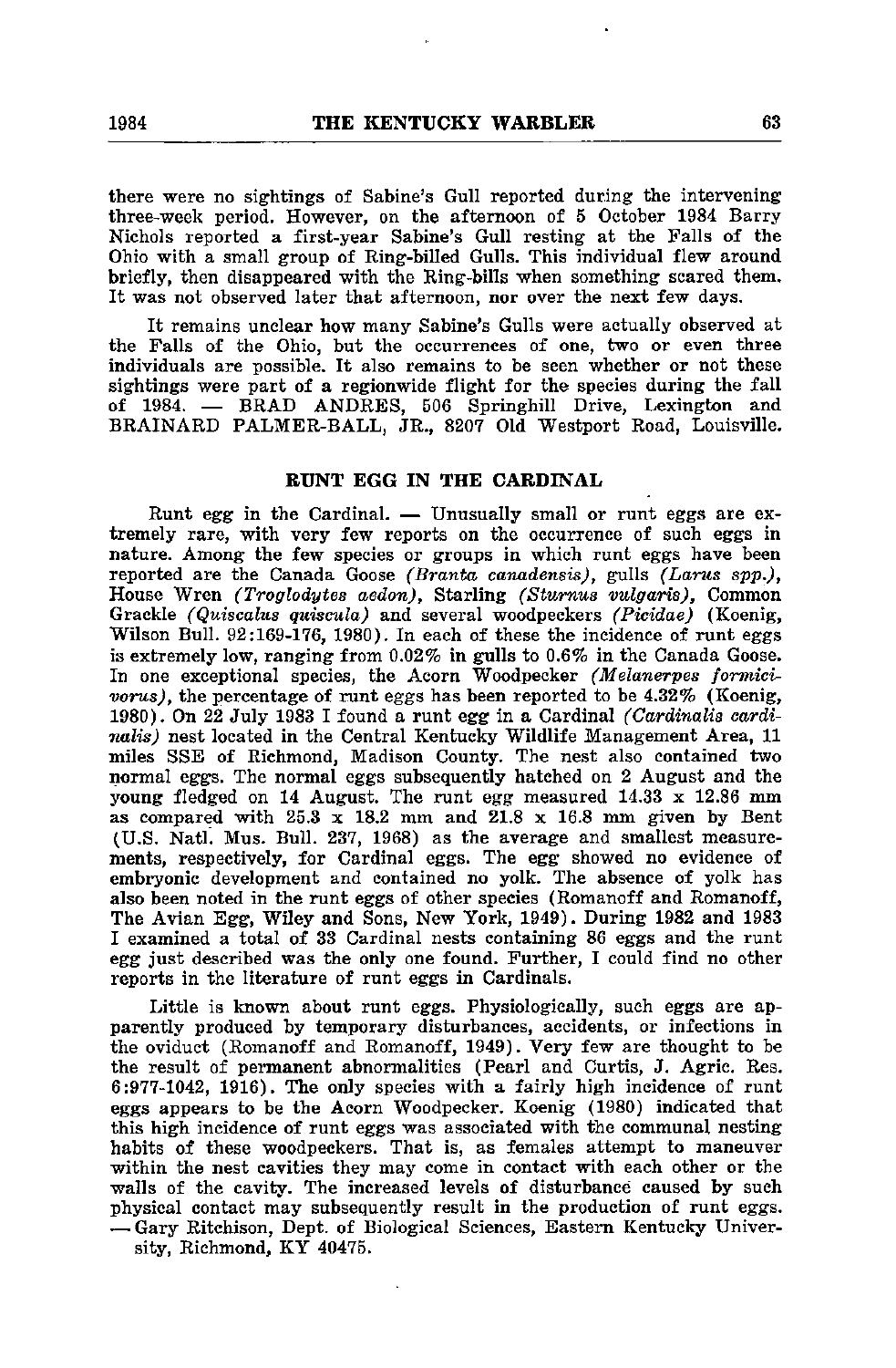#### NEWS AND VIEWS

#### KENTUCKY BREEDING BIRD ATLAS VOLUNTEERS NEEDED

Anyone having an interest in Kentucky's birdlife is invited to par ticipate in one of the most significant ornithological studies ever under taken in the state — the Kentucky Breeding Bird Atlas (KBBA) project. The purpose of the project is to map the current distribution of every species of bird which breeds in the state during a five year period. This information is urgently needed by wildlife agencies in order to make im portant decisions concerning our wildlife resources, and will be useful to resource planners, researchers, students and others.

The KBBA project is sponsored by the Kentucky Department of Fish and Wildlife Resources Nongame Wildlife Program in cooperation with the Kentucky Ornithological Society. Similar projects are underway in over 20 states and several Canadian provinces.

The KBBA will involve five years of field work carried out largely by volunteers, and is scheduled to begin in spring of 1985. Because a project.of this magnitude must rely on volunteers with all degrees of experience and expertise, volunteers will receive training in how to con duct field surveys as well as in how to identify birds and interpret their behavior.

Below is a list of project coordinators. Each region has a coordinator who will oversee all atlas work in that region. Anyone interested in participating in the KBBA should send their name, address and phone number to the coordinator for the region they wish to work in; if that region presently lacks a coordinator, this information can be sent to a state coordinator. Volunteers will receive additional information about the project and be assigned an atlas block to survey.

Come join the thousands of atlasers trekking through the field and forest across the continent. The Kentucky Breeding Bird Atlas will be a huge success if everyone interested in Kentucky's birds gets involved.

#### PROJECT COORDINATORS

i

State Coordinators

Sherri A. Evans Nongame Wildlife Program (Atlas Headquarters) Kentucky Dept. of Fish and Wildlife Resources #1 Game Farm Rd. Frankfort, KY 40601

Brainard Palmer-Ball, Jr. 8207 Old Westport Rd. Louisville, KY 40222

#### Regional Coordinators

- 1 Dr. Clell Peterson, 901 N. 18th, Murray, KY 42701
- 2 COORDINATOR NEEDED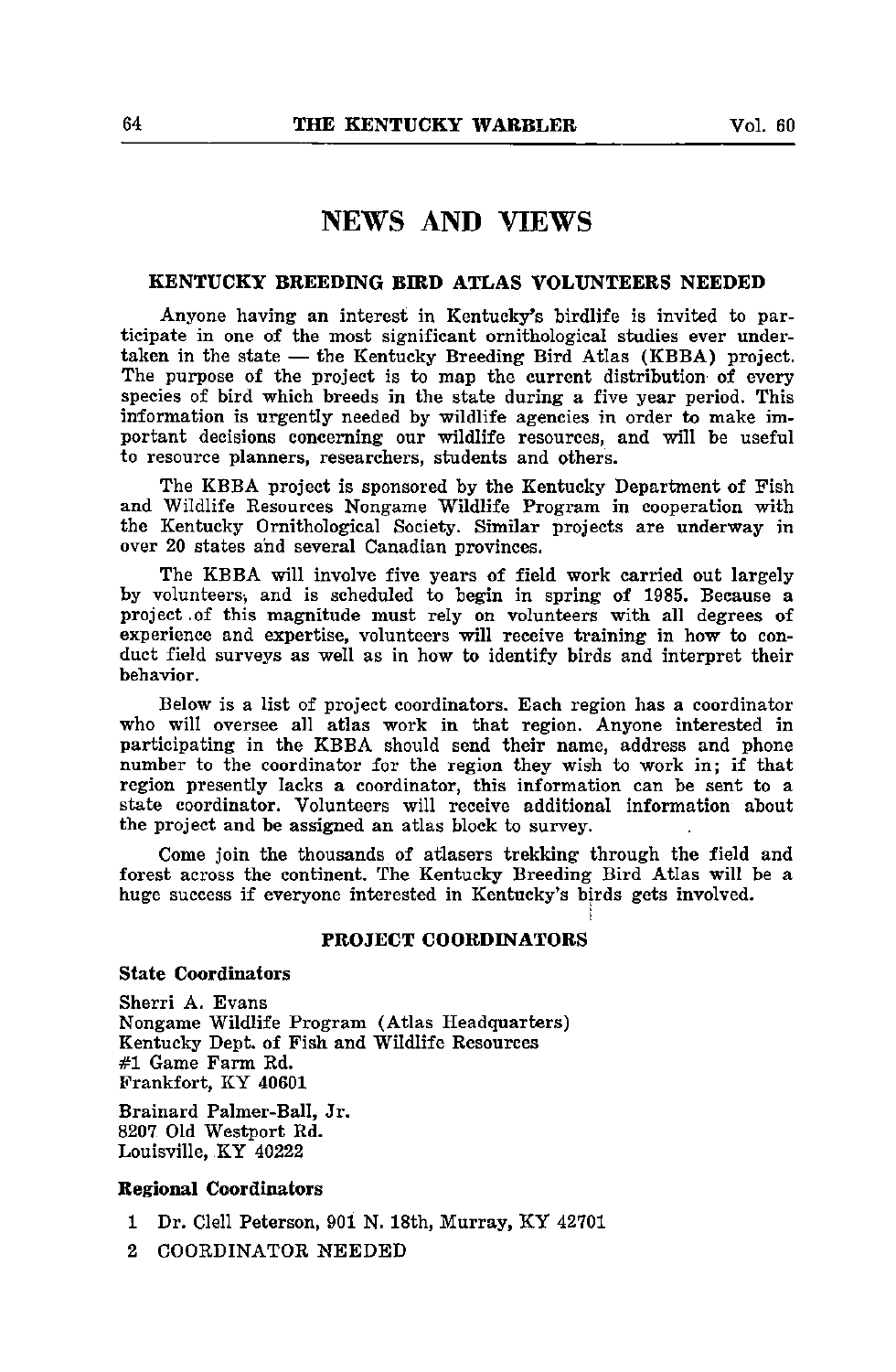3 Dr. Blaine R. Ferrell, Biol. Dept., Western Ky. Univ., Bowling Green, KY 42101

Wayne M. Mason, 925 Park St., Bowling Green, KY 42101

- 4 Brainard Palmer-Ball, Jr., 8207 Westport Rd., Louisville, KY 40222
- 5 Lee K. McNeely, P.O. Box 463, 2932 Gallatin St., Burlington, KY 41005
- 6 Robert L. Morris, 219 Taylor Dr., Lexington, KY 40505
- <sup>7</sup> COORDINATOR NEEDED
- 8 Fred M. Busroe, Dept. Biol. & Env. Sci., Morehead State Univ., Morehead, KY 40351
- 9 Dr. Pierre N. Allaire, Lees College, Jackson, KY 41339
- 10 Barry Howard, Pine Mt. State Resort Pk., Pineville, KY 40977

#### COOPERATION REQUESTED

During the spring and summer of 1984, the Ohio Cooperative Wildlife Research Unit began a study of Sandhill. Cranes at Seney National Wild life Refuge, in the Upper Peninsula of Michigan. Ultimately, results of this work could lead to a cross-fostering program in an effort to establish a population of whooping cranes in the Upper Peninsula. To begin to learn the migration route and pattern of the Seney Sandhill Cranes, we marked 69 cranes with red, white and green leg bands, each % inches high. Each crane carried three to six bands, one to three bands on each leg, and each crane carried all three colors.

We are asking for your cooperation in reporting to us all sightings of these birds; we wish to know the date the bird was sighted, the color and position of bands on each leg, the specific location of the bird when sighted and whether the bird was on the ground or in flight. Send in formation to: Theodore A. Bookhout — Unit Leader, Ohio Cooperative Wildlife Research Unit, 1735 Neil Avenue, The Ohio State University, Columbus, Ohio 43210.

#### 1984 MID-WINTER BIRD COUNT

Forms for the Mid-winter Bird Count have been mailed. If you desire to participate as a compiler and have not received the forms, please contact the Editor. All birds recorded must be within a 15-mile diameter circle. Extraordinary sightings must be accompanied with a verification form which will be provided to each compiler.

#### BALLARD COUNTY CHRISTMAS BIRD COUNT

The second Ballard County Christmas Bird Count will be held on Saturday, 28 December 1984. All K.O.S. members are welcome to partici pate. Interested persons should contact Brainard Palmer-Ball, Jr. before December 15 for further details at 8207 Old Westport Road, Louisville, KY 40222 (502-425-2828).

#### IN MEMORIAM

The Kentucky Ornithological Society has recently lost two of its long-time members: Mary Travis' (Mrs. Nathaniel M. )and Thelma Gentry,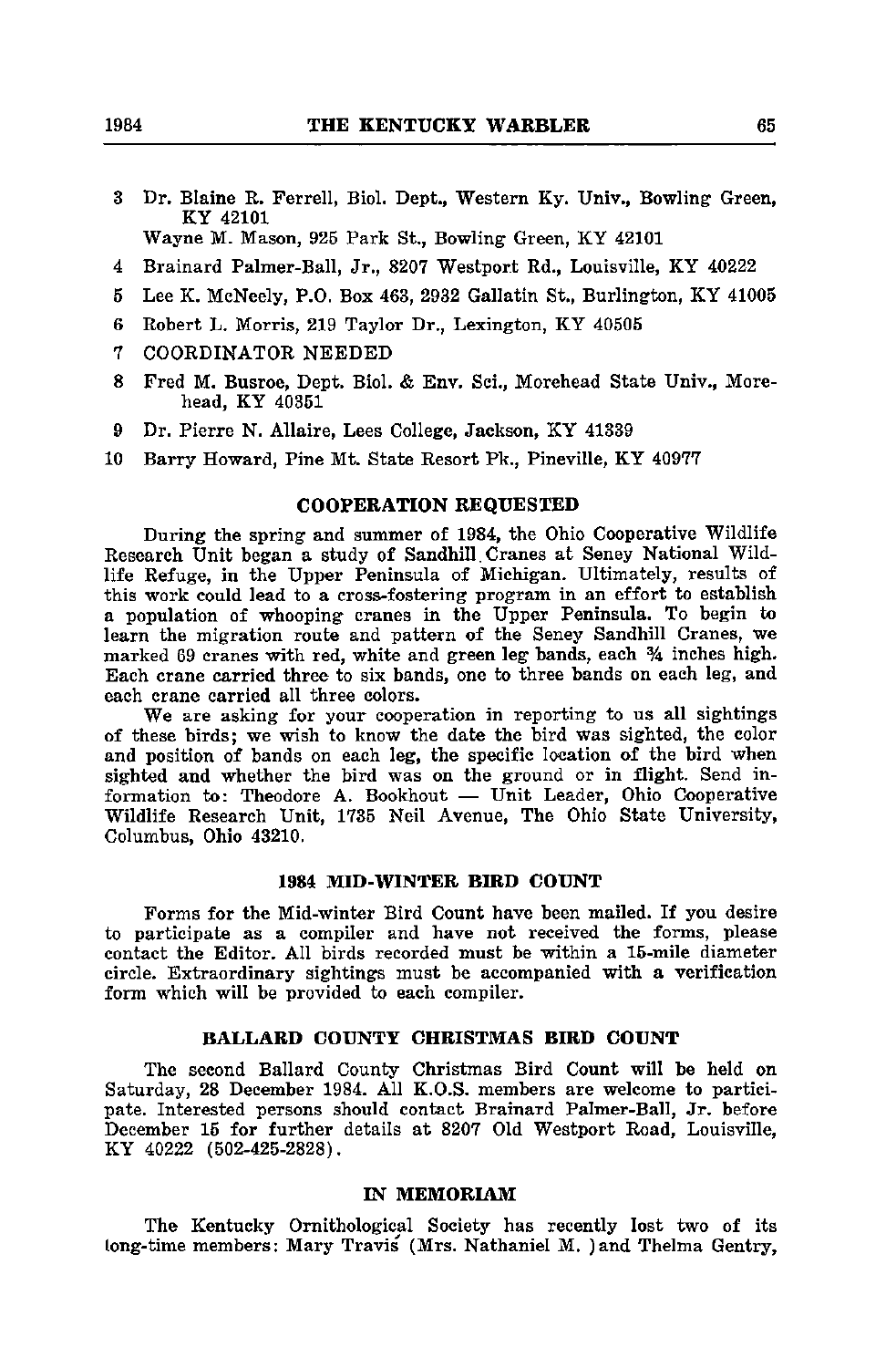both of Madisonville. Mrs. Travis, a retired legal secretary, was a Life Member of K.O.S. and secretary of the Tradewater River Audubon So ciety. Miss Gentry, a retired school teacher, served as secretary-treasurer of the K.O.S. in 1941-42. Both women attended state meetings quite regularly until recent illnesses prevented them from doing so. They will

MOVING?

be missed by all who knew them and sincere sympathy is extended to

If you are moving or changing address, please notify the Correspond ing Secretary-treasurer in order that the mailing of The Kentucky Warbler may be carried out expeditiously. Thank you.

#### INDEX TO VOLUMES 57-60, 1981-1984

#### BY BLAINE R. FERRELL

The names of participants in the Mid-winter Bird Counts and seasonal Reports have not been included in this index. The names of species on these counts and those in large tables have not been listed either. Species included in longer articles are not listed unless accompanied by a signifi cant note. The capital letter R indicates a book review.

#### AUTHORS

Allaire, Pierre '81:51-54; '82:58-59; '83:47-48R Altman, Robert '82:38-40; '83:23-26 Anderson, Brian D. '81:26-27 Barren, Alan '81:64; '82:75-81 Bierly, Michael Lee '81:25R Brown, Robert '82:58-59; '82:58 Brown, W. H. '81:25 Davis, Wayne H. '82:58-59; '82:33-34 Durell, James S. '81:60-62; '82:55-57; '83:45-47; '84:46-48 Elmore, Jackie B. '82:34-35; '83:19 Evans, Marc '84:32 Evans, Sherri '83:48; '84:32 Ferrell, Blaine R. '83:59; '84:3-13 Gaby, Shela '83:48 Hobbs, Terry '82:19-20 Loetscher, F. W. '81:25 Mason, Wayne M. '83:59 McComb, William C. '81:63-64; '81:67-71; '82:23-37; '82:58-59 Moriarity, John J. '81:67-71; '82 "23-27 Murphy, Ginger A. '82:43-47 Nelson, Lee K. '81:31-34 Nicholson, Charles P. '81:77-79 Noble, Robert E. '81:63-64 Oddo, Robert S. '84:35-40 Palmer-Ball, Brainard, Jr. '81:28; '82:37-38; '82:75-81; '83:19-20; '83:59-60 , Ritchison, Gary '81:40-43; '81:79-80; '82:91-92; '83:35; '84:20; '84:29-31 Schmaltz, Jeffrey E. '81:3-11 Shadowen, Herbert E. '81:8-18; '81:46-47R; '82:3-13; '83:3-12; '83:47-48R; '83:55-58 Stamm, Anne L. '81:18-24; '81:35-39; '81:54-60; '81:71-75 '82:13-19; '82:27-32; '82:48-55 '82:55-57; '82:81-86; '83:13-19 '83:26-31; '83:39-45; '83:45-47 '83:51-54; '84:14-20; '84:23-37 '84:40-47; '84:46-48 Stickley, Allen R., Jr. '83:47 Summerfield, Donald '82:90-91 Twedt, Daniel J. '81:27-28; '8^:59-60; '84:35-40

their families.

70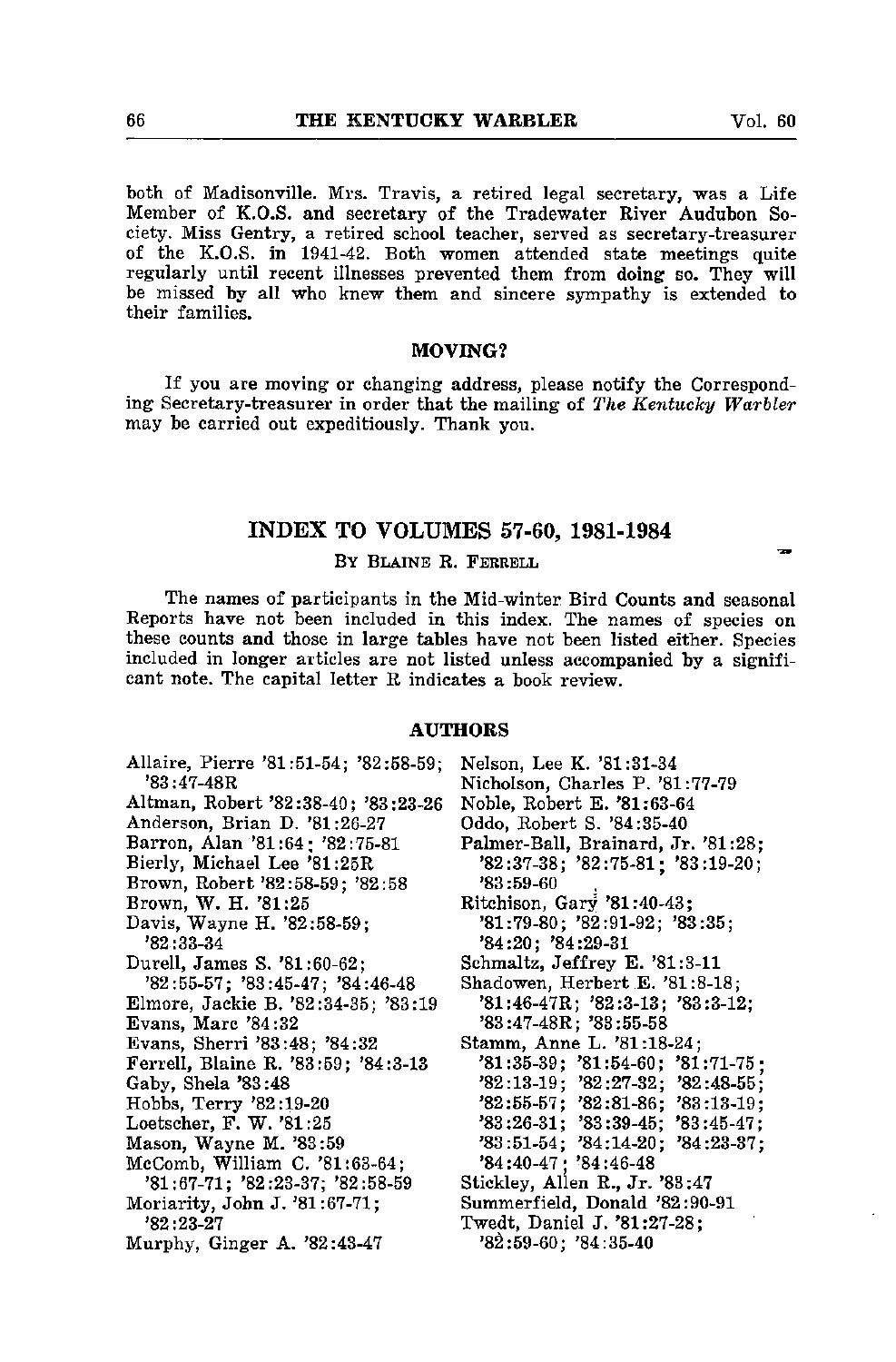#### BIRDS

Ani, Groove-billed '82:19-20 Avocet, American '83:19-20 Blackbird, Yellow-headed '82:59-60 Bluebird, Eastern '81:51-54; '83:25 Bobolink '81:51-54 Bufflehead '82:38-40 Cardinal, Northern '83:25; '83:35 Chickadee, Carolina '83:25 Crow, American '83:33-34 Dickcissel '81:51-54 Dove, Mourning '81:31-34 Dowitcher, Long-billed '82:34-35 Duck Black '82:38-40 Ring-necked '82:38-40 Wood '82:38-40 Eagle Bald '81:60-62; '82:55-57; '83:45-47 '84:46-48 Golden '81:60-62; '82:55-57; '83:45-47; '84:46-68 Egret, Cattle '82:35 Finch House '81:64; '83:47 Purple '83:35 Flicker, Common '83:25 Flycatcher, Scissor-tailed '83:59-60 Gallinule, Purple '81:79-80 Goldfinch, American '83:25 Goose, Canada '82:38-40 Grackle, Common '82:91-92 Grebe Horned '82:38-40 Pied-billed '82:38-40 Grosbeak, Blue '84:29-31 Hawk, Cooper's '81:25 Heron Black-crowned Night '82:35 Great Blue '84:31-32 Green-backed '82:35 Little Blue '82:35

Junco, Northern '83:25 Kestrel, American '83:35 Killdeer '81:51-54 Kingfisher '81:25 Lark, Horned '81:51-54 Loon, Common '83:20 Mallard '82:38-40 Meadowlark, Eastern '81:51-54 Nuthatch, White-breasted '81:40-43; '83:25 Osprey '82:40 Ovenbird '82:23-27 Owl Long-eared '82:58-59 Screech '81:63-64; '81:64 Short-eared '82:58-59 Phoebe, Eastern '81:51-54 Pintail '82:38-40 Robin, American '82:90-91 Sandpiper, Solitary '81:51-54 Scaup, Lesser '82:38-40 Sparrow Grasshopper '81:51-54 House '81:26 Savannah '81:51-54 Song '83:25 Vesper '81:51-54 Starling, European '81:27-28; '83:23-26; '84:35-40 Swallow Bam '81:51-54 Rough-winged '81:51-54 Teal, Green-winged '82:38-40 Titmouse, Tufted '83:25 Vireo, Bell's '81:77-79 Vulture, Turkey '83:48 Waxwing, Cedar '83:91-92; '83:59 Woodpecker Downy '83:25 Red-bellied '83:25 Red-cockaded '81:3-7; '82:43-47